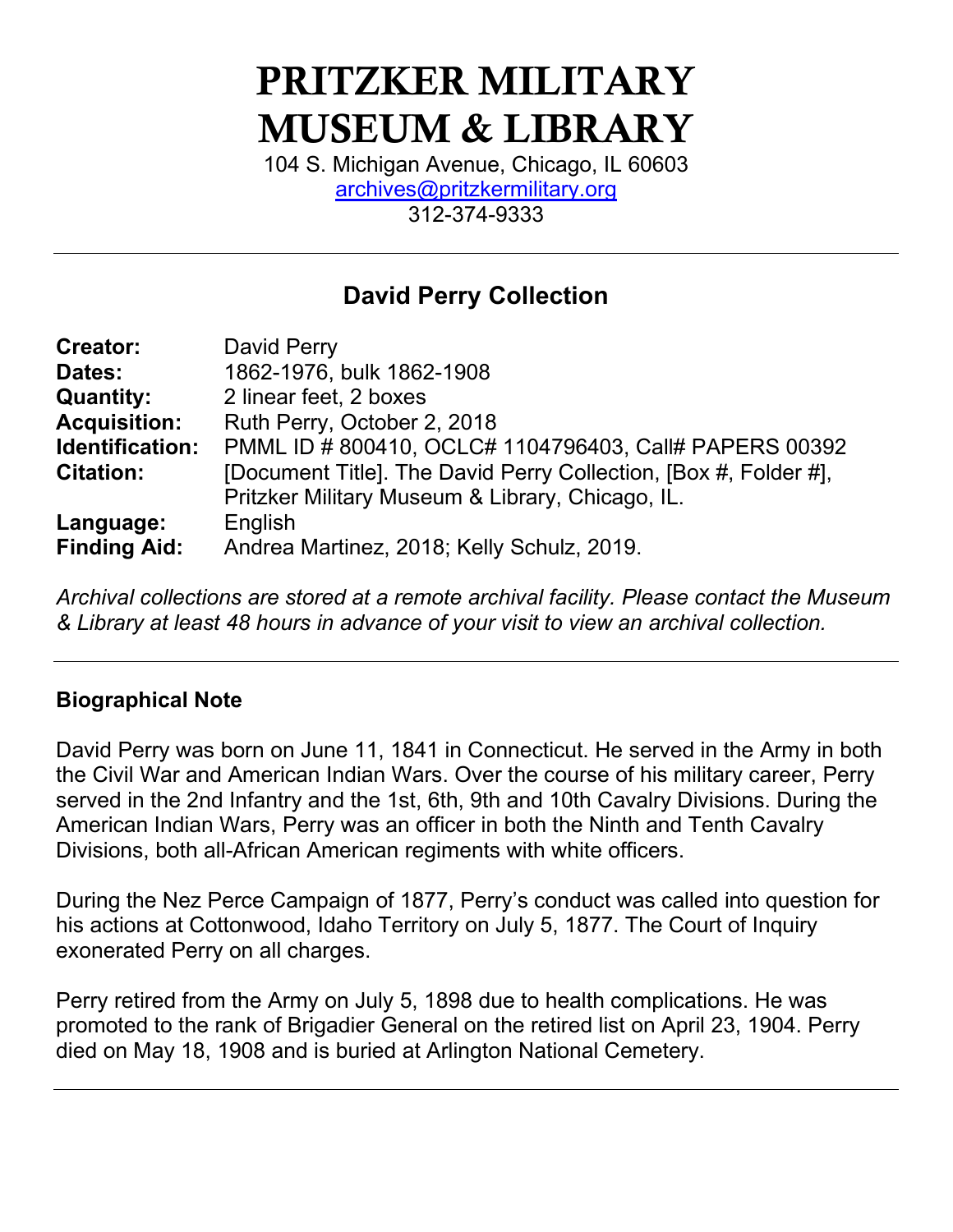#### **Scope and Content of the Collection**

The David Perry Collection contains correspondence, general and special orders, and telegrams relating to his service in the Army with the bulk relating to various campaigns during the American Indian Wars. Specific campaigns included in the collection are the Modoc War and the Nez Perce Campaign. The collection also included materials relating the Perry's retirement from the military in 1898. The bulk of the materials date between 1862-1908, with some later correspondence regarding research on Perry dating from 1975-1976. The collection also contains photographs of Perry and Fort Custer as well as artifacts, including various cavalry uniform accoutrements. The artifacts are from his service in both the Civil War and the American Indian Wars. Photographs and artifacts are separated out.

#### **Arrangement**

The collection arrived in no discernable order. PMML staff have organized the collection based on subject.

#### **Series One: General Military Service, 1862-1904, u.d.**

This series contains correspondence, including promotion letters and loose envelopes, relating to David Perry's general military service. A related poem or song is also included. The materials date from 1862-1904 with some undated materials. The series is arranged by material type and chronologically there within.

#### **Series Two: American Indian Wars, 1868-1891, u.d.**

This series contains correspondence and telegrams that relate to David Perry's service during the American Indian Wars. The materials date from 1868 - 1891 with some undated materials. The series is arranged by material type and chronologically there within.

#### **Series Three: Modoc War, 1890-1895, u.d.**

This series contains correspondence and a written report that relate to David Perry's service during the Modoc War in the American Indian Wars. The materials date from 1890-1895 and 19[??]. The series is arranged by material type and chronologically there within.

## **Series Four: Nez Perce Campaign, 1877-1907, u.d.**

This series contains correspondence and general and special orders relating to David Perry's service during the Nez Perce Campaign during the American Indian Wars. The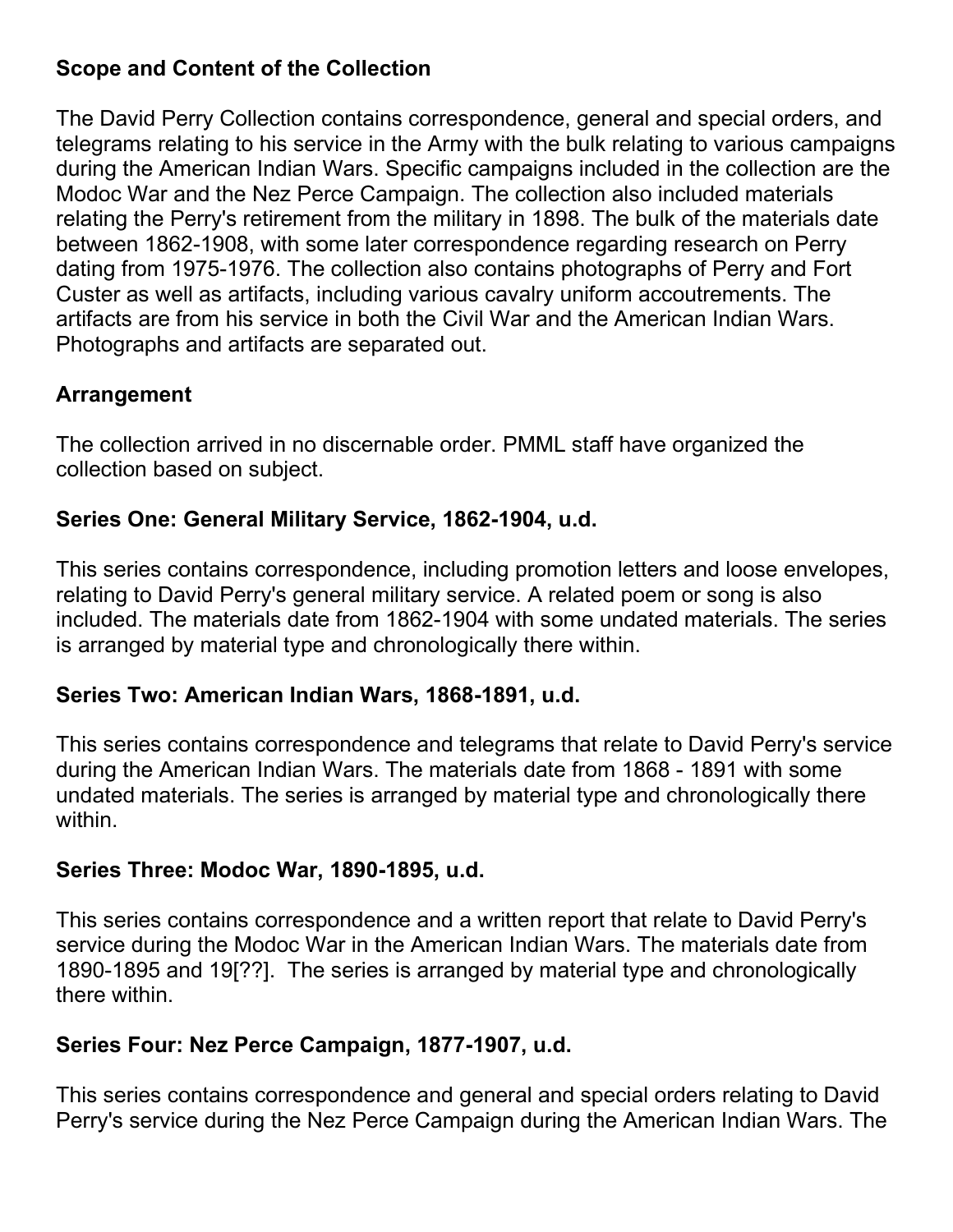materials date from 1877-1907 with some undated materials. The series is arranged by material type and chronologically there within.

#### **Series Five: Military Retirement, 1898**

This series contains correspondence, general and special orders, and telegrams relating the David Perry's retirement from the military in 1898. The series is arranged by material type and chronologically there within.

#### **Series Six: Photocopies of David P. Perrine's Research on David Perry, 1822- 1976, u.d.**

This series contains photocopies of the letters, telegrams, orders, etc. for the research purposes of David P. Perrine, includes correspondence with Richard Perry, David Perry, and Parker Perry. All photocopies of originals present in the collection were removed leaving only photocopies of materials not present in the collection and original correspondence regarding the research. Materials date from 1882-1976 with some undated materials. Arranged with correspondence establishing research at the beginning with photocopies following in chorological order.

#### **Series Seven: Stamps, 1893-1949, u.d.**

This series contains 62 stamps of various colors, sizes, and postage value ranging from 1/2 to 30 cents. The stamps date from 1898-1949. Arranged by postage value.

#### **Series Eight: Oversized Materials – Correspondence, 1877-1882, u.d.**

This series contains all oversized correspondence relating to David Perry's military service, with most relating to the American Indian Wars. The materials date from 1877- 1882 with some undated materials. The series is arranged chronologically.

## **Rights**

Copyrights held Ruth Perry were transferred to the Pritzker Military Museum & Library. All other rights are held by the author or publisher. Users assume responsibility for following copyright laws as established by US Code Title 17.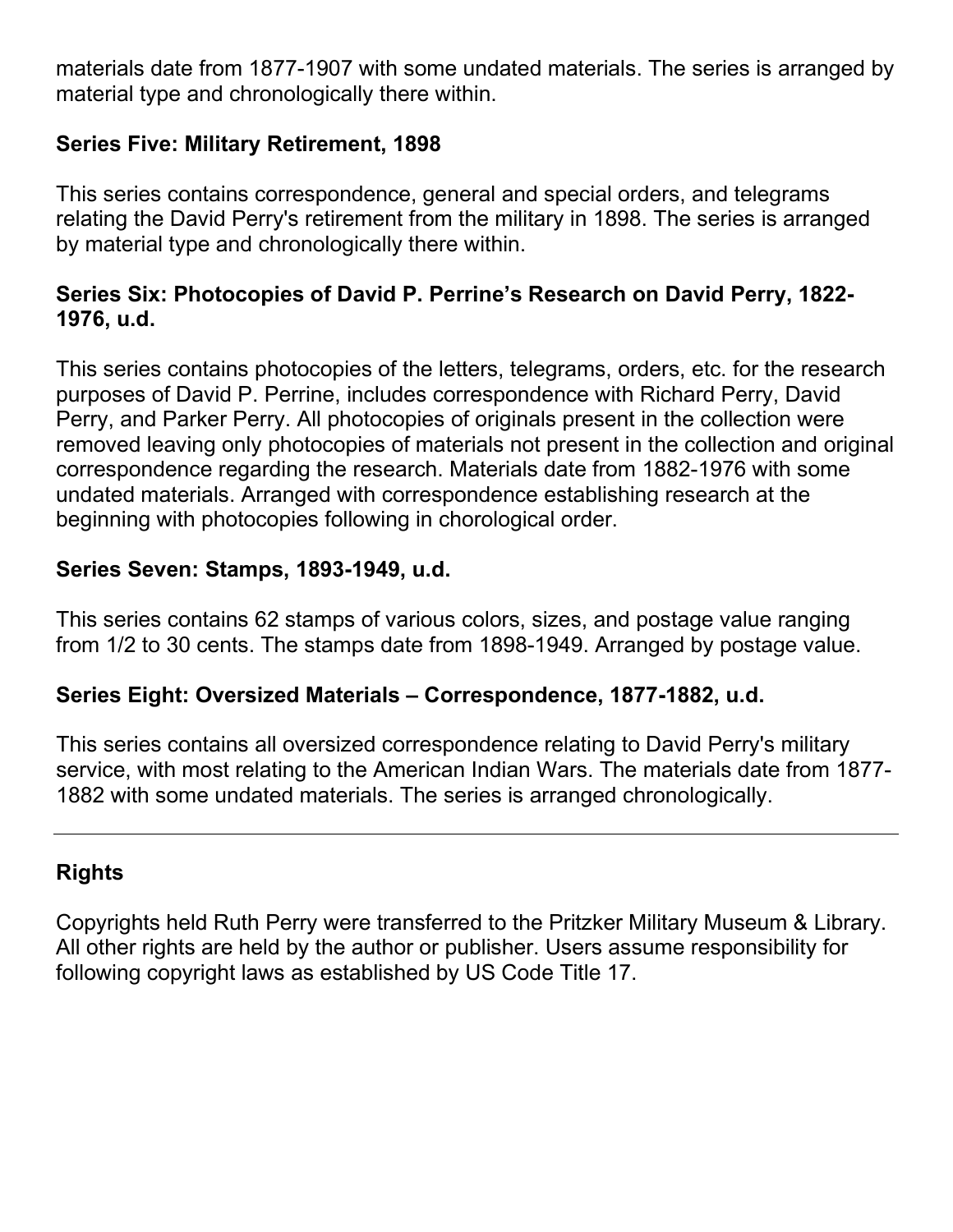# **Separations**

| Item ID   | Call<br><b>Number</b> | <b>Description</b>                                                                                                                                                                                                                                                                                                                                                                                                           | <b>Location</b>                      |
|-----------|-----------------------|------------------------------------------------------------------------------------------------------------------------------------------------------------------------------------------------------------------------------------------------------------------------------------------------------------------------------------------------------------------------------------------------------------------------------|--------------------------------------|
|           |                       | <b>Photographs</b>                                                                                                                                                                                                                                                                                                                                                                                                           |                                      |
| 800410164 | <b>PHOTO</b><br>05550 | Undated photograph: "Headquarters, Gen. David<br>Perry, Fort Custer"                                                                                                                                                                                                                                                                                                                                                         | Photo<br>Collection<br><b>Box 35</b> |
| 800410165 | <b>PHOTO</b><br>05551 | Undated photograph of David Perry: "C. Parker,<br>Newark N.J." on printed front, "Cousin Dave"<br>written on back                                                                                                                                                                                                                                                                                                            | Photo<br>Collection<br><b>Box 35</b> |
| 800410166 | <b>PHOTO</b><br>05552 | Undated photograph of David Perry in uniform:<br>"Davis & Sanford" written on front, "Order<br>Duplicates by this no. and letter: 21404-B, Davis<br>and Sanford, Artist-Photographers, 246 Fifth<br>Avenue, New York, USA, Miniatures on Ivory and<br>Porcelain, Pastels, Fine Fold and Metal Frames, in<br>all sizes ready for immediate delivery, the largest<br>and finest assortment in New York" printed on the<br>back | Photo<br>Collection<br><b>Box 35</b> |
|           |                       | <b>Artifacts</b>                                                                                                                                                                                                                                                                                                                                                                                                             |                                      |
| 800410167 |                       | Metal and canvas small trunk/box                                                                                                                                                                                                                                                                                                                                                                                             |                                      |
| 800410168 |                       | 9th Cavalry 1881 Officer's Dress Helmet (in<br>separate pieces - helmet, metal spire with yellow<br>dyed horse-hair plume, decorative metal<br>base/helmet plate [sits where spire attaches to<br>helmet])                                                                                                                                                                                                                   |                                      |
| 800410169 |                       | Gold dress uniform cords, tassels and waffles                                                                                                                                                                                                                                                                                                                                                                                |                                      |
| 800410169 |                       | Scrap of Gold dress uniform cords (also item #<br>800410169)                                                                                                                                                                                                                                                                                                                                                                 |                                      |
| 800410170 |                       | Set of 2 10th Cavalry shoulder knots for dress<br>uniform                                                                                                                                                                                                                                                                                                                                                                    |                                      |
| 800410171 |                       | US Army 10th Cavalry (McClellan style) Kepi Cap<br>with braided strap and cavalry buttons                                                                                                                                                                                                                                                                                                                                    |                                      |
| 800410171 |                       | 2 scrap pieces of elastic strap from 10th Cavalry<br>cap (also item # 800410171)                                                                                                                                                                                                                                                                                                                                             |                                      |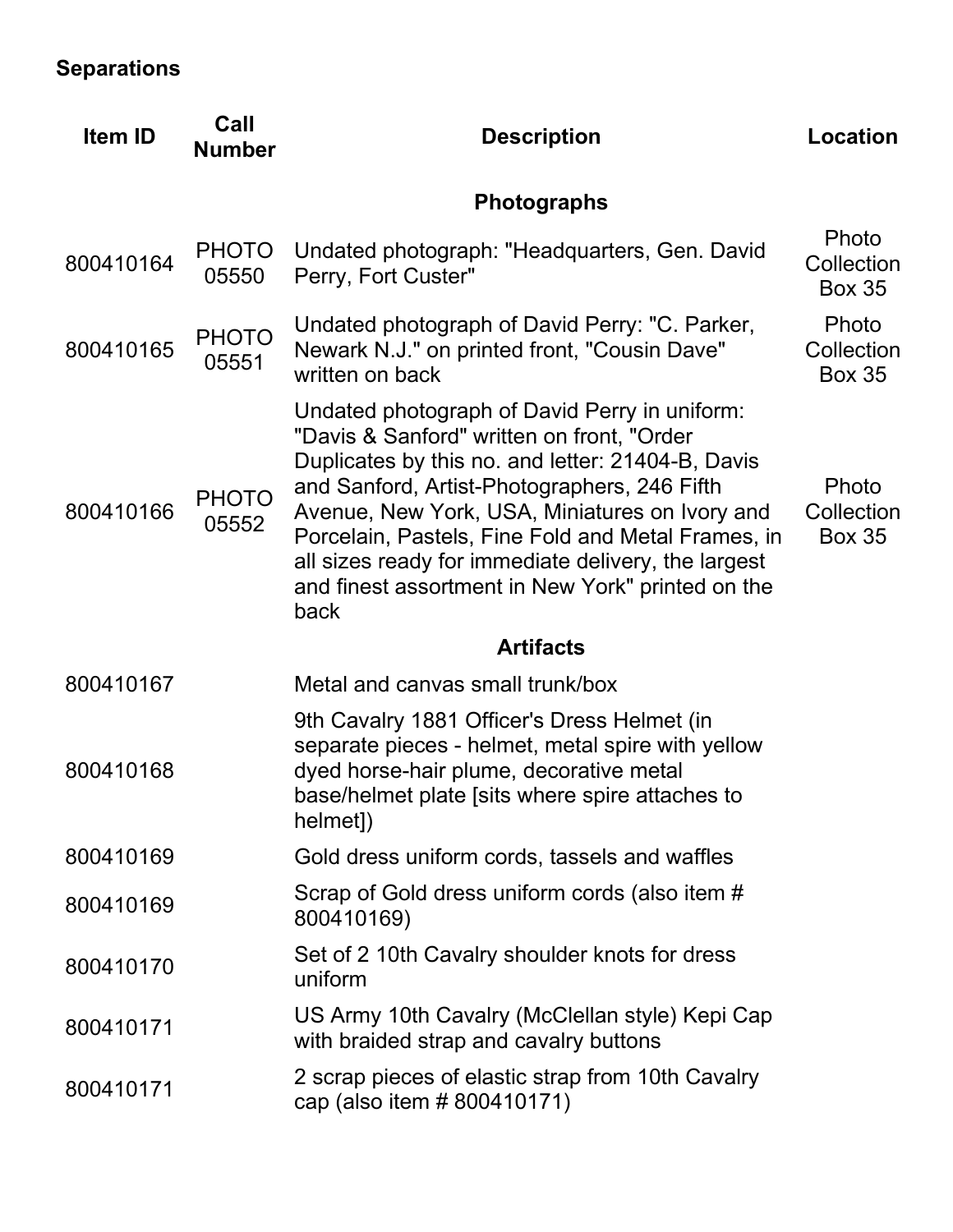| 800410172 | US Army 2nd Infantry (McDowell style) forage cap<br>with infantry buttons                                                |
|-----------|--------------------------------------------------------------------------------------------------------------------------|
| 800410172 | 2 scrap pieces of leather strap from 2nd Infantry<br>cap (also item # 800410172)                                         |
| 800410173 | Sabre belt swivel hanger snap                                                                                            |
| 800410174 | Belt buckle with eagle and "E Pluribus Unum" on<br>banner (might be pattern 1851 Mounted Saber Belt<br>buckle)           |
| 800410175 | Belt buckle with Imperial Russian coat of arms                                                                           |
| 800410176 | Cavalry Officer's gold embroidery and leather<br>dress sabre belt with gold eagle buckle                                 |
| 800410177 | Leather waist belt with gold eagle buckle and small<br>carbine box                                                       |
| 800410178 | Leather strap (potentially goes with Leather Waist<br>Belt Item # 800410177)                                             |
| 800410179 | Leather sabre belt hanger strap with swivel hanger<br>snap (potentially goes with Leather Waist Belt Item<br>#800410177) |
| 800410180 | Leather sabre belt hanger strap (potentially goes<br>with Leather Waist Belt Item # 800410177)                           |
| 800410181 | 3-piece wooden tent pole (in separate pieces)                                                                            |
| 800410182 | Bore brush                                                                                                               |
| 800410183 | Round bore brush (potentially damaged)                                                                                   |
| 800410184 | Gold cap                                                                                                                 |
| 800410185 | 2 scrap pieces of brown leather                                                                                          |

## **Key Subjects**

This collection is indexed under the following headings in the Library's online catalog. Researchers interested in materials about related topics, persons, or places should search the catalog using these subject headings.

#### **Names**

Perry, David, 1841-1908 Brady, Cyrus Townsend, 1861-1920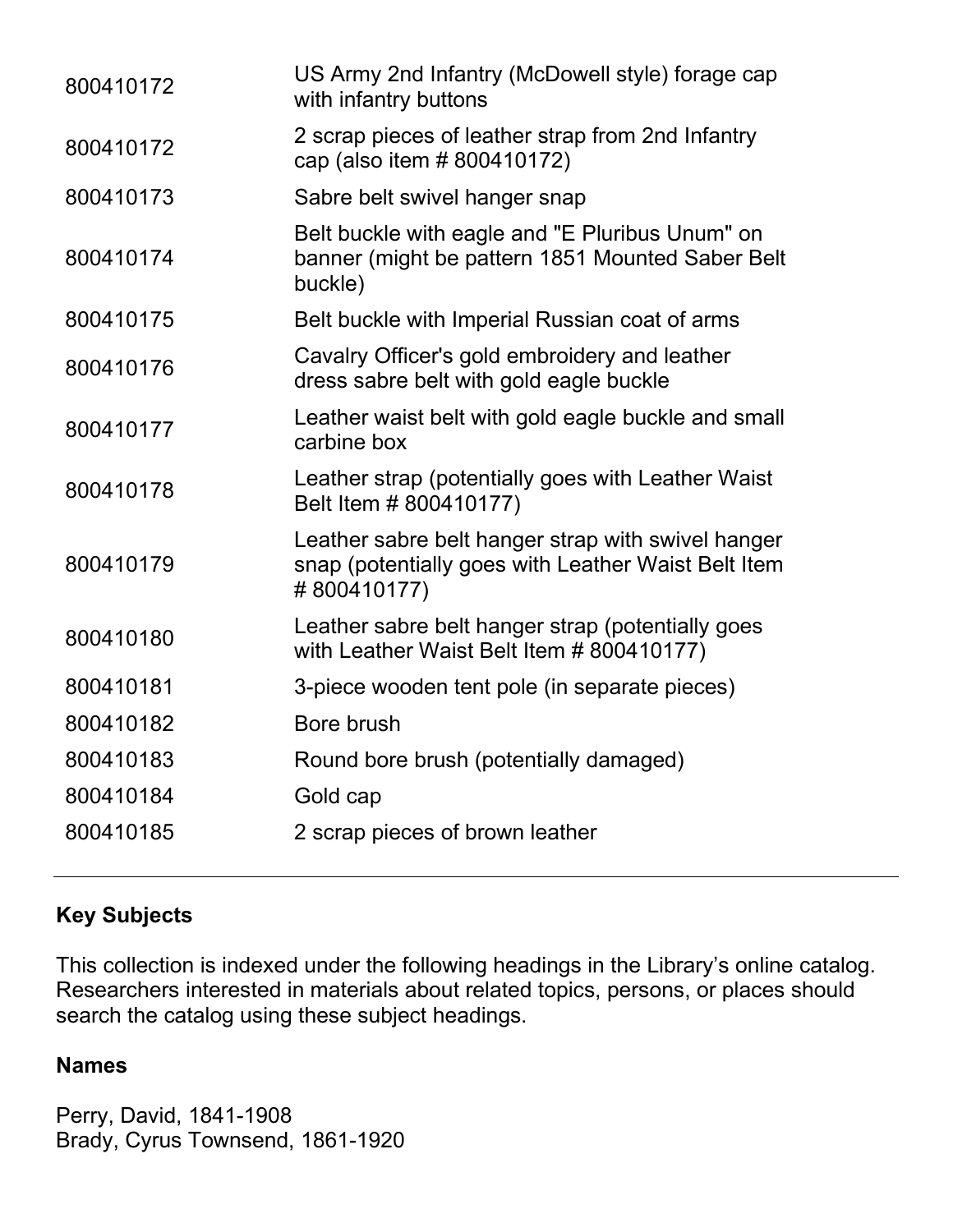Howard, O. O. (Oliver Otis), 1830-1909 Joseph (Nez Perce Chief), 1840-1904

#### **Subjects**

United States. Army **Cavalry** Indians of North America -- Wars -- 1866-1895. Modoc War, 1872-1873. Nez Perce Indians -- Wars, 1877. White Bird Canyon, Battle of, Idaho, 1877

#### **Container List**

|   | <b>Box Folder</b> | Item ID#  | <b>Title</b>                                                                                                                                                                                                                                                                                                                                                                                                                                                                                                                                                 | <b>Dates</b>       |
|---|-------------------|-----------|--------------------------------------------------------------------------------------------------------------------------------------------------------------------------------------------------------------------------------------------------------------------------------------------------------------------------------------------------------------------------------------------------------------------------------------------------------------------------------------------------------------------------------------------------------------|--------------------|
|   |                   |           | <b>Series One: General Military Service</b>                                                                                                                                                                                                                                                                                                                                                                                                                                                                                                                  | 1862-1904,<br>u.d. |
| 1 | 1                 |           | Correspondence                                                                                                                                                                                                                                                                                                                                                                                                                                                                                                                                               | 1885-1904          |
|   |                   | 800410001 | Letter to (?) From Cach (?) B. Byrn: certifying<br>that house that Capt. David Perry lived in<br>while stationed at Camp Warner, Oregon was<br>totally destroyed by fire in January 1873,<br>house comprised of 2 quarters and fire<br>originated on his (not Perry's) side of the<br>house from a defect in the chimney, shortly<br>before the fire Perry was wounded while on<br>duty around Jan 16th and his wife left to meet<br>him quickly leaving household goods and<br>clothing behind, not sure of the amount of<br>property was lost or destroyed | 5/29/1885          |
|   |                   | 800410002 | Letter from Moses J. Kelley, Chaplain U.S.<br>Army retired: certifying that he was Post<br>Chaplain stationed at Camp Warner, Oregon<br>during the winter of 1872-1873, remembers<br>the fire that occurred in January 1873 in the<br>building that housed David Perry's quarters,<br>Perry was wounded and at Fort Klamath (?)<br>and his wife left camp to join her husband,<br>she left about all of their household goods,<br>fire did not originate in his quarters, disaster                                                                           | 6/12/1885          |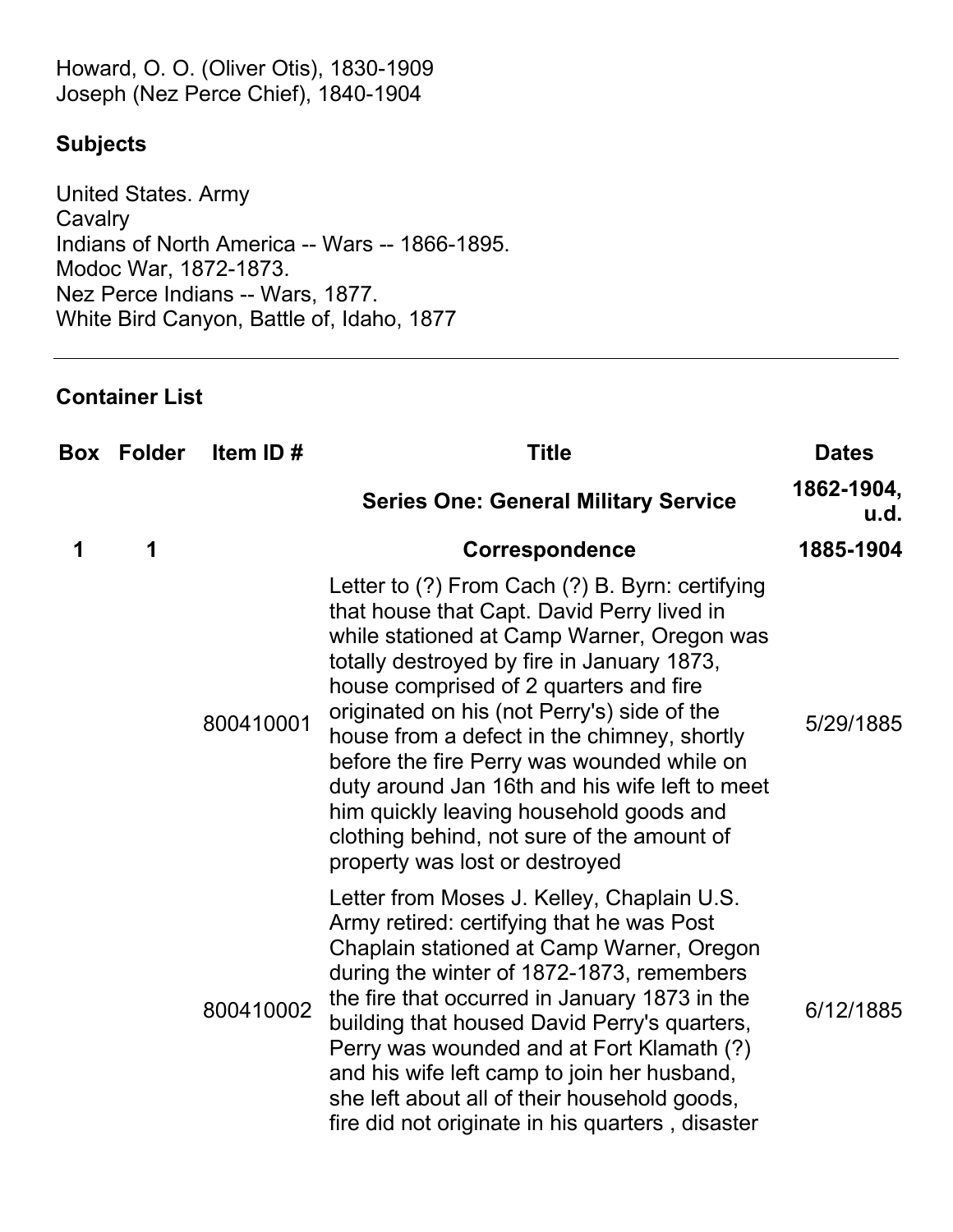|           | could not be attributed to David Perry or his<br>wife, not sure of the amount of his loss                                                                                                                                                                                                                                                                                                                                                                  |            |
|-----------|------------------------------------------------------------------------------------------------------------------------------------------------------------------------------------------------------------------------------------------------------------------------------------------------------------------------------------------------------------------------------------------------------------------------------------------------------------|------------|
| 800410003 | Letter to David Perry From O. Blituey (?):<br>mostly illegible letter regarding some form of<br>recommendation                                                                                                                                                                                                                                                                                                                                             | 6/3/1890   |
| 800410004 | Letter from: Major and Surgeon, U.S.A. W.<br>(?) Matthews: stating that Major David Perry<br>was in the care of Major Matthews during<br>August 2-October 2, 1890 with intermittent<br>fever, catanhat (?) gastritis, and renal<br>calculus. Hospital records also show that he<br>was previously on sick-report from January 1-<br>16, 1890 with renal calculus                                                                                           | 1/3/1891   |
| 800410005 | Letter to Lt. Col. David Perry from Lt. Col. Mil.<br>Secty. (?). P. Sawyer (?): Lieutenant General<br>Commanding the Army passes along great<br>gratification of his visit to Fort Custer - troops<br>in high state of efficiency and readiness for<br>active service, performance of duties<br>prescribed by the Regulations on occasions<br>of ceremony was worth of the highest<br>commendation                                                         | 6/11/1895  |
| 800410006 | 3rd Endorsement, Headquarters Department<br>of the Platte, From Assistant Adjutant<br>General (Sgd.) Theo. Schwan: during a<br>recent inspection, Department Commander<br>found Colonel Perry's command throughout<br>in excellent condition and regards the<br>Colonel as a valuable officer and regimental<br>commander. Handwritten note at the bottom:<br>found this in today's mail with the above<br>statement, rest of note and signature illegible | 9/10/1897  |
| 800410007 | Letter to Brigadier General David Perry,<br>retired, from Quartermaster General US<br>Army, C (?) Humphrey (?): responding to<br>request that a burial plot in the old part of<br>Arlington, Va. National Cemetery be<br>assigned, Plot "B", Lot No. 105 Western<br>Division in officer's section has been<br>assigned, includes details about burial of wife<br>of officer if desired and reinternment of child                                           | 10/22/1904 |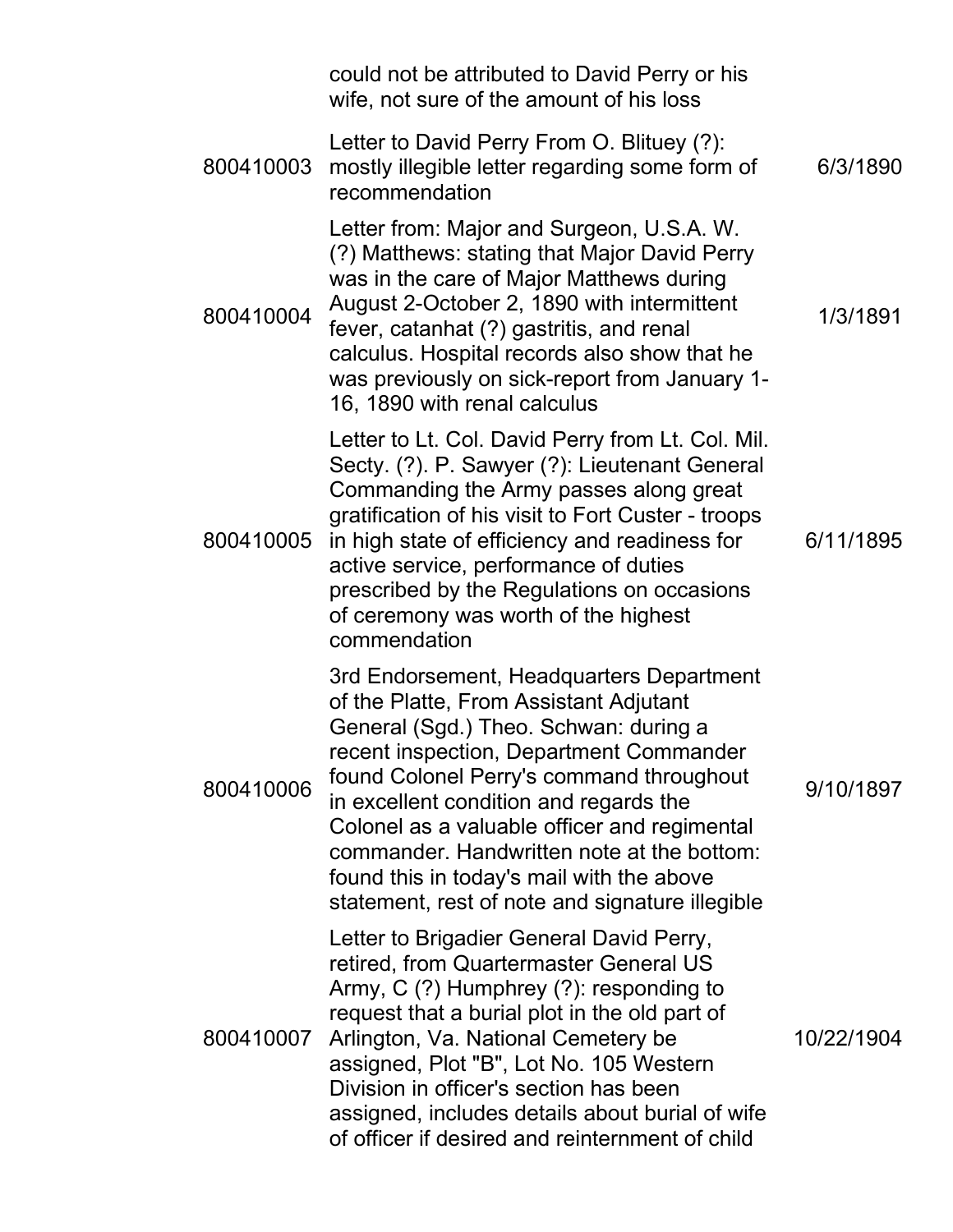|   |                |           | buried in Jefferson Barracks, Mo. National<br>Cemetery                                                                                                                                                          |                    |
|---|----------------|-----------|-----------------------------------------------------------------------------------------------------------------------------------------------------------------------------------------------------------------|--------------------|
| 1 | $\overline{2}$ |           | <b>Military Rank Promotion Letters</b>                                                                                                                                                                          | 1862-1896          |
|   |                | 800410008 | To Second Lieutenant David Perry from<br>Julius P. Garesché, Adjutant General: letter<br>of David Perry's commission of Second<br>Lieutenant in the First Calvary                                               | 3/31/1862          |
|   |                | 800410009 | To First Lieutenant David Perry from Edwin<br>M. Stanton, Secretary of War: letter to inform<br>Perry the President has promoted him to First<br>Lieutenant in the First Calvary, Company D                     | 9/11/1862          |
|   |                | 800410010 | To First Lieutenant David Perry from Jas A<br>Hardie <sup>[?]</sup> , Assistant Adjutant General: letter<br>of David Perry's commission of First<br>Lieutenant                                                  | 7/27/1863          |
|   |                | 800410011 | To Colonel David Perry from N.P. Hall[?],<br>Assistant Adjutant General: letter of David<br>Perry's commission of Colonel of Calvary                                                                            | 12/30/1896         |
|   |                |           |                                                                                                                                                                                                                 |                    |
| 1 | 3              |           | <b>Poem/Song</b>                                                                                                                                                                                                | u.d.               |
|   |                |           | 800410012 "Perry's Surrender"                                                                                                                                                                                   | u.d.               |
| 1 | 4              |           | <b>Loose Envelopes</b>                                                                                                                                                                                          | 1888-1904,<br>u.d. |
|   |                | 800410013 | Envelope addressed to Major David Perry,<br>"Orders placing and relieving me from<br>command of scouting operations" written on<br>back in what appears to be Perry's<br>handwriting                            | March 1888         |
|   |                | 800410014 | Addressed to Brig. Gen. David Perry from<br>War Department, Office of the Quartermaster<br>General with inscription "Gen. Crook's letter<br>is in the envelope" with note attached with<br>the same inscription | 10/24/1904         |
|   |                | 800410015 | Addressed to General David Perry from<br><b>Cyrus Townsend Brady</b>                                                                                                                                            | 2/26/[????]        |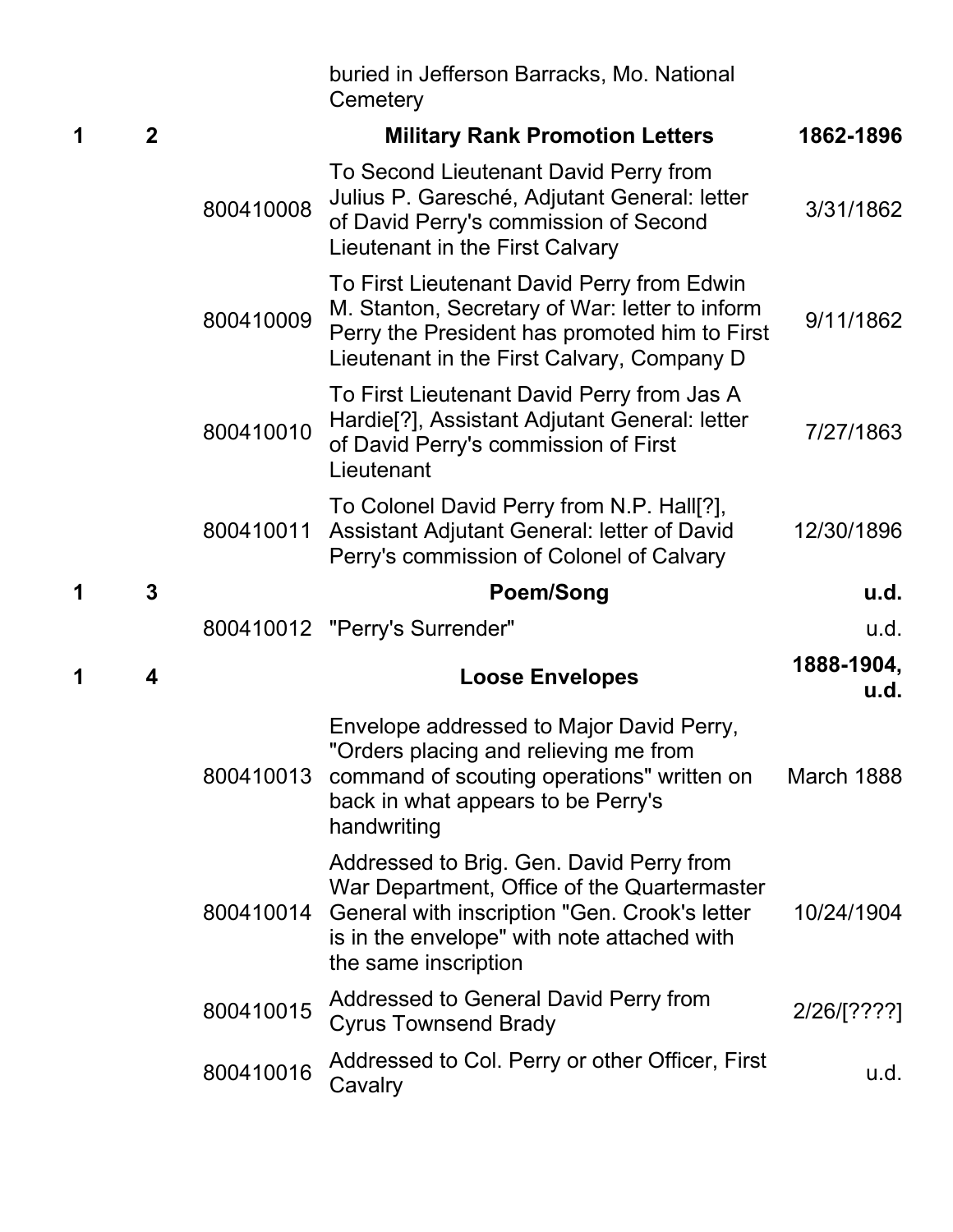|   |   | 800410017 | Address to Col. David Perry with inscription<br>written on front "Core (?) of party going thoo<br>(?) with ammuniation (?) to [illegible]                                                                                                                                                                                                                                                                                                                                                                                                                                           | u.d.                                                                                            |
|---|---|-----------|-------------------------------------------------------------------------------------------------------------------------------------------------------------------------------------------------------------------------------------------------------------------------------------------------------------------------------------------------------------------------------------------------------------------------------------------------------------------------------------------------------------------------------------------------------------------------------------|-------------------------------------------------------------------------------------------------|
|   |   | 800410018 | Addressed to General O. O. Howard, Comdg.<br>Department in the field, "O.B." written where<br>return address should be                                                                                                                                                                                                                                                                                                                                                                                                                                                              | u.d.                                                                                            |
|   |   |           | <b>Series Two: American Indian Wars</b>                                                                                                                                                                                                                                                                                                                                                                                                                                                                                                                                             | 1868-1891,<br>u.d.                                                                              |
| 1 | 5 |           | <b>Correspondence</b>                                                                                                                                                                                                                                                                                                                                                                                                                                                                                                                                                               | 1868-1891,<br>u.d.                                                                              |
|   |   | 800410019 | Letter to Assistant Adjutant General from<br>Lieutenant Colonel George Brook: letter<br>about learning of new orders for company<br>movements and his requests of movement<br>changes, a new captain coming in would<br>outrank Captain David Perry, praises of<br>Captain David Perry and his work in the<br>Indian Campaign, and how to move<br>companies without moving Captain David<br>Perry                                                                                                                                                                                   | 3/27/1868                                                                                       |
|   |   | 800410020 | Letter to Captain David Perry from Lieutenant<br>Colonel W.L. Elliott: letter about reading a<br>official report that Perry wrote about an<br>occurrence in Malheaur County, how<br>prominent the report will be in the annual<br>summary, and wishing Perry the best with his<br>military service and his work                                                                                                                                                                                                                                                                     | 4/23/1868                                                                                       |
|   |   | 800410021 | <b>Official Military Correspondence:</b><br>"Compliments of O. Bliuey (?), Msg (?)",<br>Appendix C, Headquarters Scouting<br>Operations, To Assistant Adjutant General,<br>Department of Arizona From Major David<br>Perry, May 16, 1882: report of operations of<br>troops under Perry's command during the<br>late Chiricahua raid and outbreak on San<br>Carlos Indian Reservation (pages 1-7);<br>Appendix, Fort Huachuca, A.T., To Major<br>David Perry From Captain T. C. Tupper, May<br>8, 1882: detailing his account and actions<br>with hostile Indians in the Chiricahua | May 16,<br>1882; May<br>8, 1882;<br>April 23,<br>1882; April<br>28, [1882?];<br>May 2,<br>1882; |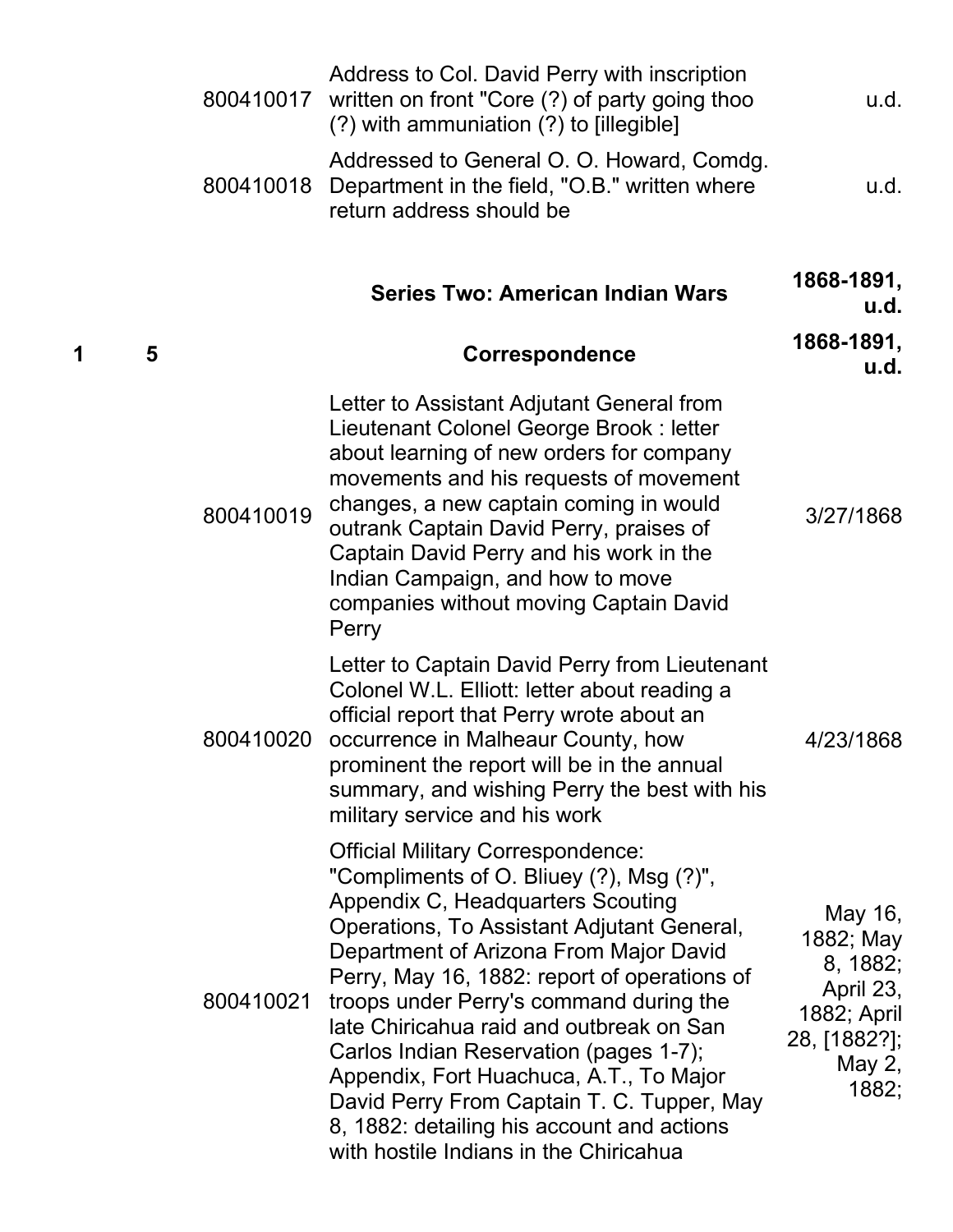mountains during April 21-28, the following appendices A-D relate to his account; Appendix A, Whipple Barracks, To C. O. Scouting Operations, Wilcox From Haskell, A. D. C., April 23, 1882: General believes one of the best officers could be of great service in making examination of the railroad line for hostiles crossing it, open communication with Col. Bean, Supt. at Tucson and have men on hand cars out with his track patrol (page 12-13); Appendix B, Headquarters Scouting Operations, To Capt. T. C. Tupper, from Major David Perry, April 23, 1882: extract of telegram from Department Headquarters regarding establishing camp at San Simon station on Southern Pacific Railroad (page 13); Appendix C, Camp on East Side Animas Mts., To Col. Perry, From Captain Comd'g Tupper, April 28: jumped a large force of Indians, details of Indians killed and stock captured, details of their causalities, will proceed with General Forsyth by his directions, detailed report to follow (page 13- 14); Appendix D, Cloverdale, To Col. Perry From Captain Tupper, May 2, 1882: Indians fought on the 28th were routed and large portion annihilated by Colonel Garcia's regiment of Mexicans, Arizona troops dismissed by Col. Forsyth with details of where Tupper has directed them, includes list of killed and wounded in engagement with hostile Apaches on April 28, 1882 (page 14) Letter to Assistant Adjutant General (?) Department of Arizona from David Perry, Major 6th Calvary: request to furnish copies of orders from the previous year ; (3/9/1883) Respectfully returned to David Perry from

Headquarters Department of Arizona stating copies of requested orders (G.O. 5, 25; S.O.

31, 38, 85) are enclosed

3/2-9/1883

800410022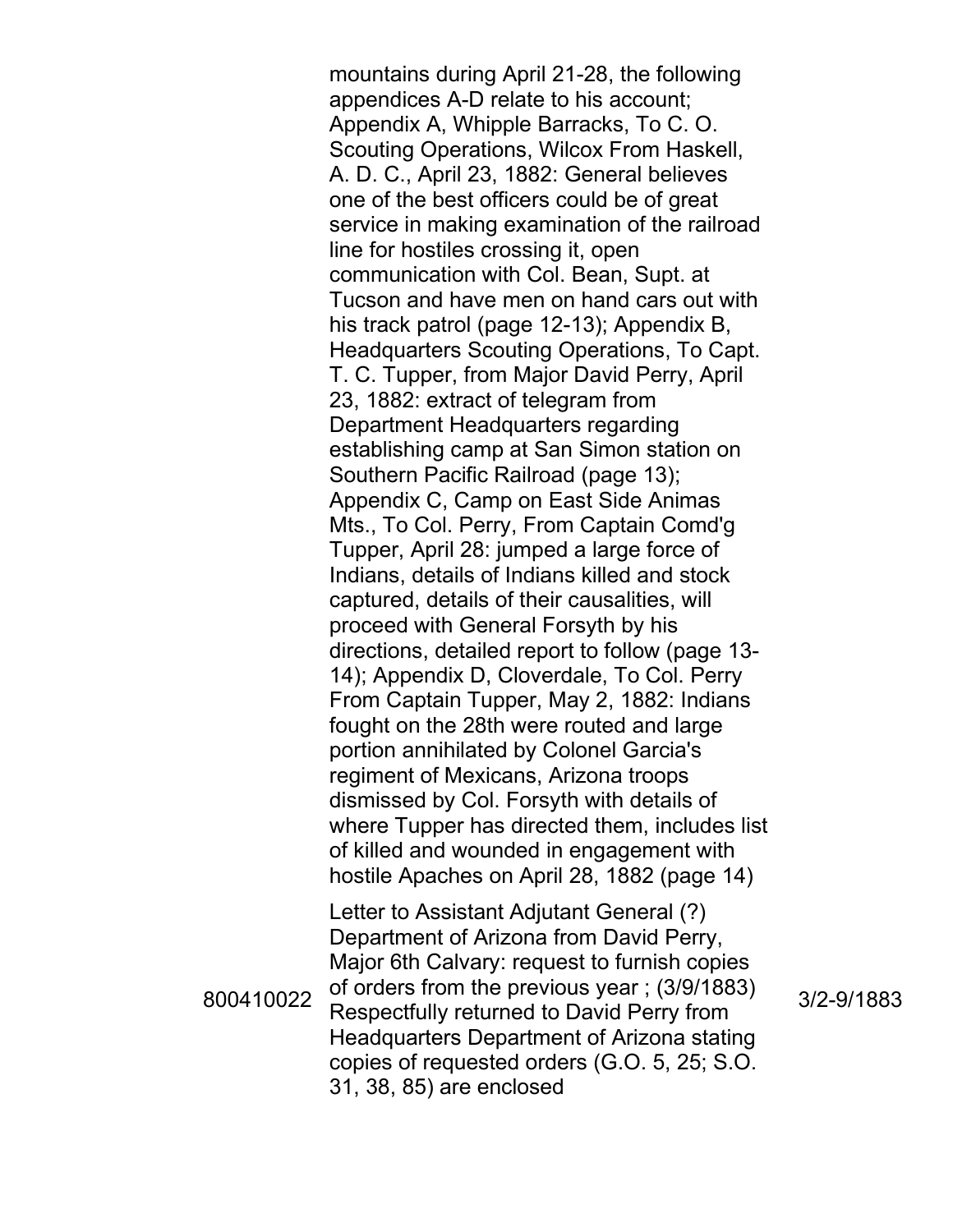| Feb. 1891,<br>u.d. | To (?) From Late Major 6th Cavalry, Brig.<br>Gen. Retired David Perry: Typed Report of<br>Dr. Hardy U.S.A. who accompanied Perry's<br>command, extract from the cons. Report of<br>Med. Dept. for month February 1891,<br>Handwritten letter from Perry (undated):<br>about how the hardships of the march were<br>forced by the Department Commander Gen.<br>John R. Brooke to give the Burlington R.R. a<br>slice of the transportation funds.                                                                                                                                        | 800410023 |   |   |
|--------------------|-----------------------------------------------------------------------------------------------------------------------------------------------------------------------------------------------------------------------------------------------------------------------------------------------------------------------------------------------------------------------------------------------------------------------------------------------------------------------------------------------------------------------------------------------------------------------------------------|-----------|---|---|
| 12/29-<br>30/1891  | Letter from: A. McD. McCook Brigadier<br>General, Commanding, Headquarters<br>Department of Arizona: "Indorsement" on<br>communication from the Inspector General of<br>the Army concerning sales to enlisted men by<br>the commissary department at Fort Apache,<br>Arizona, forwarded to the Adjutant General of<br>the Army who after careful inspection of this<br>post by the Department Commander in<br>September states that affairs at Fort Apache<br>are exceptionally well administered, Inspector<br>General of the Department was not ordered<br>to make this investigation | 800410024 |   |   |
| u.d.               | Letter to Major David Perry from Brig. Gen.<br>U.S.A. O. Miller (?): recommending Perry for<br>honorable mention in connection with the<br>Indian service during Apache hostilities in<br>1881-1882                                                                                                                                                                                                                                                                                                                                                                                     | 800410025 |   |   |
| 1882               | <b>General and Special Orders</b>                                                                                                                                                                                                                                                                                                                                                                                                                                                                                                                                                       |           | 6 | 1 |
| 1/20/1882          | General Orders No. 5 from Headquarters<br>Department of Arizona: Major David Perry<br>will assume charge of scouting operations in<br>South-Eastern Arizona and make his field<br>headquarters at Fort Bowie                                                                                                                                                                                                                                                                                                                                                                            | 800410026 |   |   |
| 2/27/1882          | Special Orders No. 31 from Headquarters<br>Department of Arizona: Authorization for<br>Major David Perry to proceed to such points<br>as duties render                                                                                                                                                                                                                                                                                                                                                                                                                                  | 800410027 |   |   |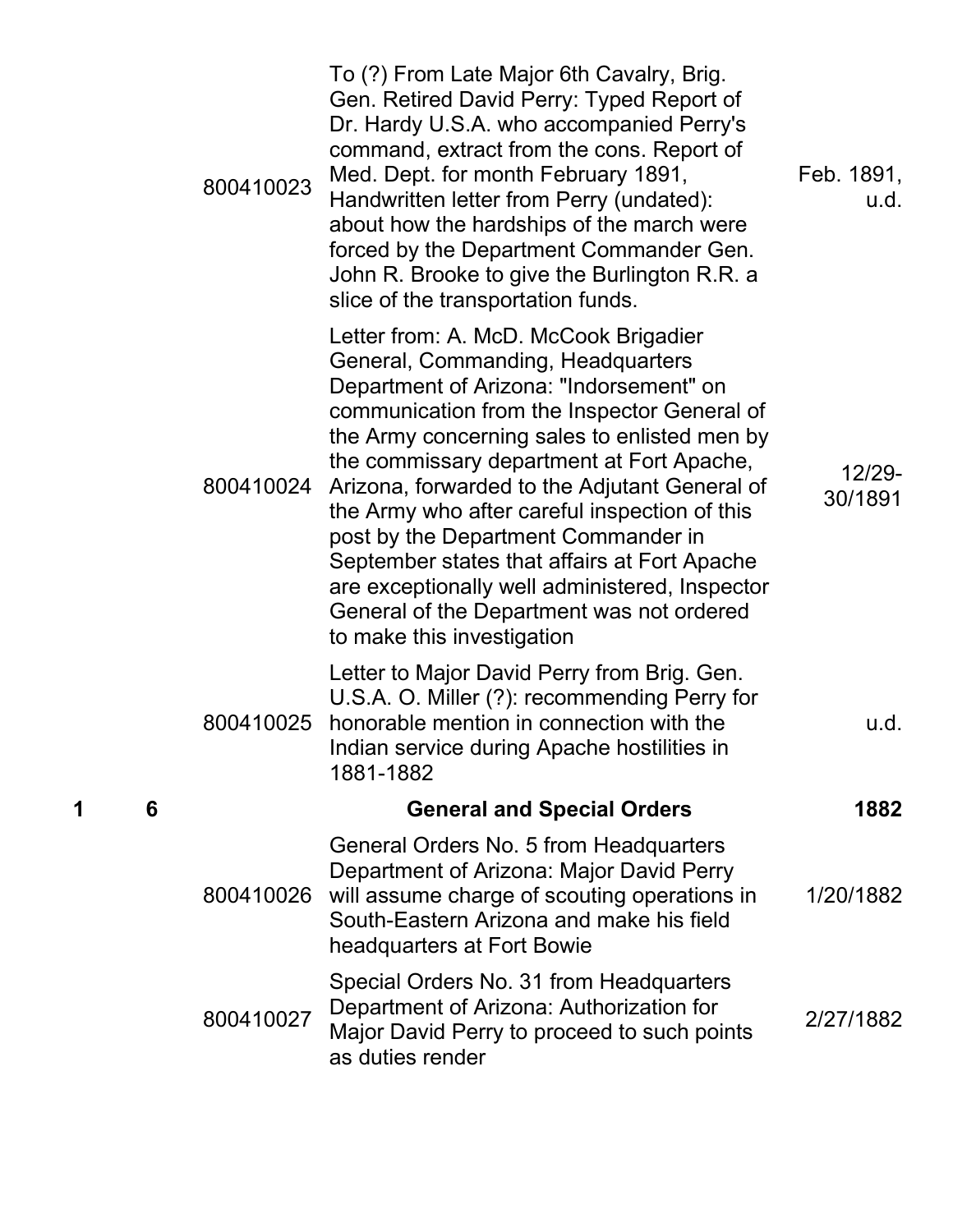| 800410028 | Special Orders No. 38 from Headquarters<br>Department of Arizona: Relieving Major<br>David Perry from duty at Fort Thomas and<br>directing him to proceed to and assume<br>command at Fort Huachuca                                                                                                                                                                                                                             | 3/15/1882 |
|-----------|---------------------------------------------------------------------------------------------------------------------------------------------------------------------------------------------------------------------------------------------------------------------------------------------------------------------------------------------------------------------------------------------------------------------------------|-----------|
| 800410029 | Special Orders No. 85 from Headquarters<br>Department of Arizona: Major David Perry's<br>order to transfer from Fort Thomas to Fort<br>Huachuca is revoked and he will instead take<br>station at Willox Station                                                                                                                                                                                                                | 6/3/1882  |
| 800410030 | General Orders No. 25 from Headquarters<br>Department of Arizona: Major David Perry is<br>relieved of command due to request for leave<br>of absence, The Department Commander<br>expresses appreciation of the ability and<br>judgement displayed by Major Perry during<br>the late Indian hostilities, Colonel Wm. R.<br>Shafter to assume scouting operation in<br>South-Eastern Arizona                                     | 6/7/1882  |
| 800410031 | General Orders No. 25 from Headquarters<br>Department of Arizona: Major David Perry is<br>relieved of command due to request for leave<br>of absence, The Department Commander<br>expresses appreciation of the ability and<br>judgement displayed by Major Perry during<br>the late Indian hostilities, Colonel Wm. R.<br>Shafter to assume scouting operation in<br>South-Eastern Arizona (duplicate of the<br>previous item) | 6/7/1882  |
| 800410032 | General Orders No. 25 from Headquarters<br>Department of Arizona: Major David Perry is<br>relieved of command due to request for leave<br>of absence, The Department Commander<br>expresses appreciation of the ability and<br>judgement displayed by Major Perry during<br>the late Indian hostilities, Colonel Wm. R.<br>Shafter to assume scouting operation in<br>South-Eastern Arizona (duplicate of the<br>previous item) | 6/7/1882  |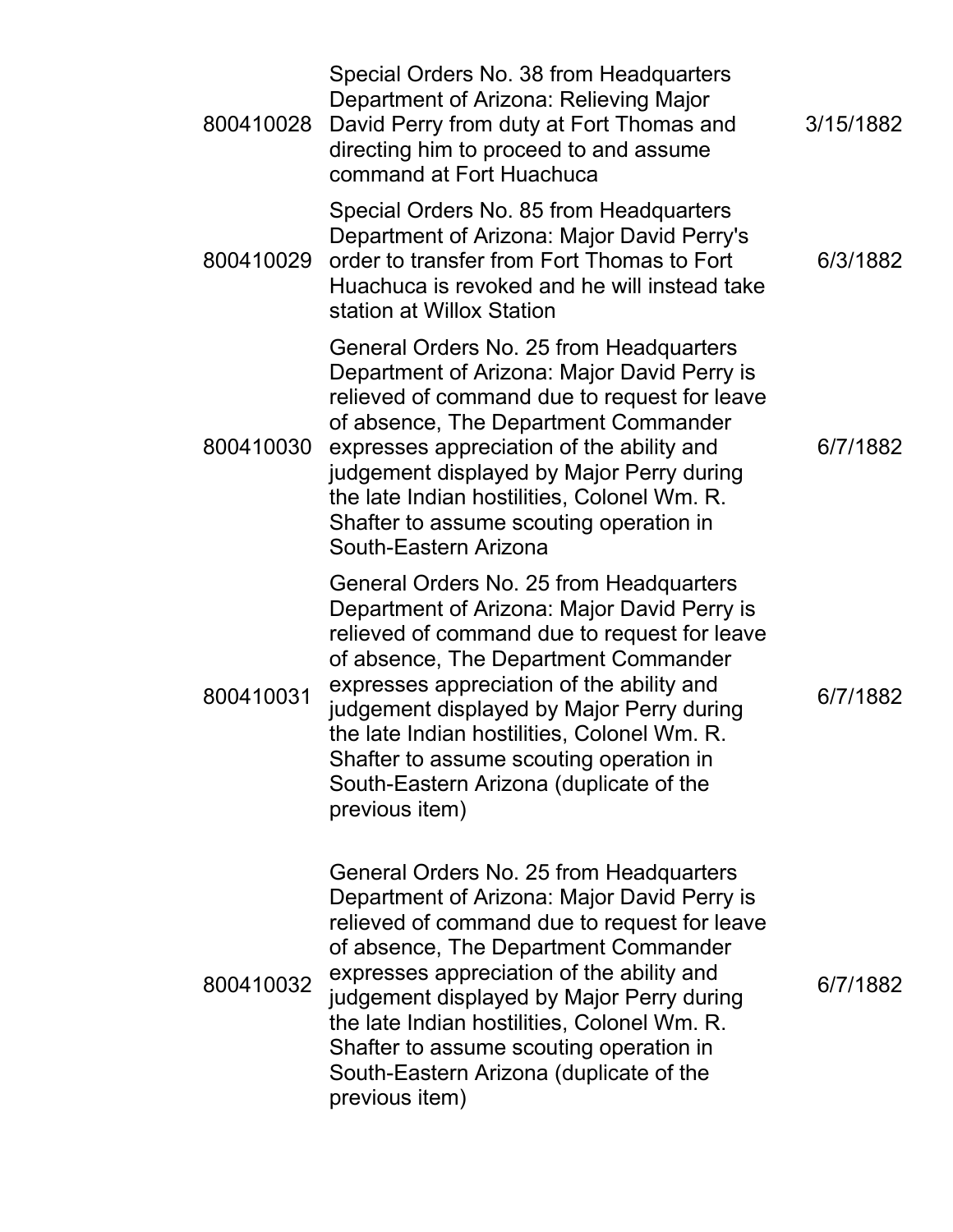| 1 | 7 |           | Telegrams                                                                                                                                                                                                                                                                                                                                                                                                                                                                                                                                                                                                                                                           | u.d.                 |
|---|---|-----------|---------------------------------------------------------------------------------------------------------------------------------------------------------------------------------------------------------------------------------------------------------------------------------------------------------------------------------------------------------------------------------------------------------------------------------------------------------------------------------------------------------------------------------------------------------------------------------------------------------------------------------------------------------------------|----------------------|
|   |   | 800410033 | United States Telegraph to Col. Perry from<br>Chas. C Clute: been forced to abandon the<br>property at Ayer Camp, Capt. Madden never<br>tried to find an Indian or sent scout to find<br>trail, will explain further upon arrival                                                                                                                                                                                                                                                                                                                                                                                                                                   | u.d.                 |
|   |   |           | <b>Series Three: Modoc War</b>                                                                                                                                                                                                                                                                                                                                                                                                                                                                                                                                                                                                                                      | 1890-1895,<br>19[??] |
| 1 | 8 |           | <b>Correspondence</b>                                                                                                                                                                                                                                                                                                                                                                                                                                                                                                                                                                                                                                               | 1890-1895            |
|   |   | 800410034 | Letter to Major David Perry, From Assistant<br>Adjutant General [illegible] Bush (?),<br>Headquarters of the Army: request from the<br>Major General Commanding the Army to<br>furnish details of "gallant and meritorious"<br>conduct during the Modoc War to April 17,<br>1873" on the part of Lt. William H. Miller, 1st<br>Cavalry, and to please forward copies of any<br>written report covering any operations of your<br>command in this campaign                                                                                                                                                                                                           | 10/7/1890            |
|   |   | 800410035 | Letter to Adjutant General, USA, Washington<br>D.C. From David Perry: reply to letter asking<br>for "gallant and meritorious conduct" on the<br>part of Lt. William H. Miller and with written<br>reports covering any operations under his<br>command rendered by himself or received<br>from those under him                                                                                                                                                                                                                                                                                                                                                      | 11/16/1890           |
|   |   | 800410036 | Letter to Colonel from John Green: enclosed<br>a copy of a letter mailed to Adjt. General and<br>hopes it is not too late for Perry to receive<br>what is due, haven't seen the list but doesn't<br>see how Perry's company could be left off<br>and General Davis told him, they thought a<br>great deal of Perry capturing Captain Jack, in<br>good health and going on another Modoc<br>campaign. Enclosed Letter to Adjutant<br>General from John Green: arguing that<br>injustice was done to Lt. Col. David Perry in<br>the distribution of Brevet rank for gallant<br>service in action during the Modoc War,<br>states Perry was wounded at the head of his | 8/26/1895            |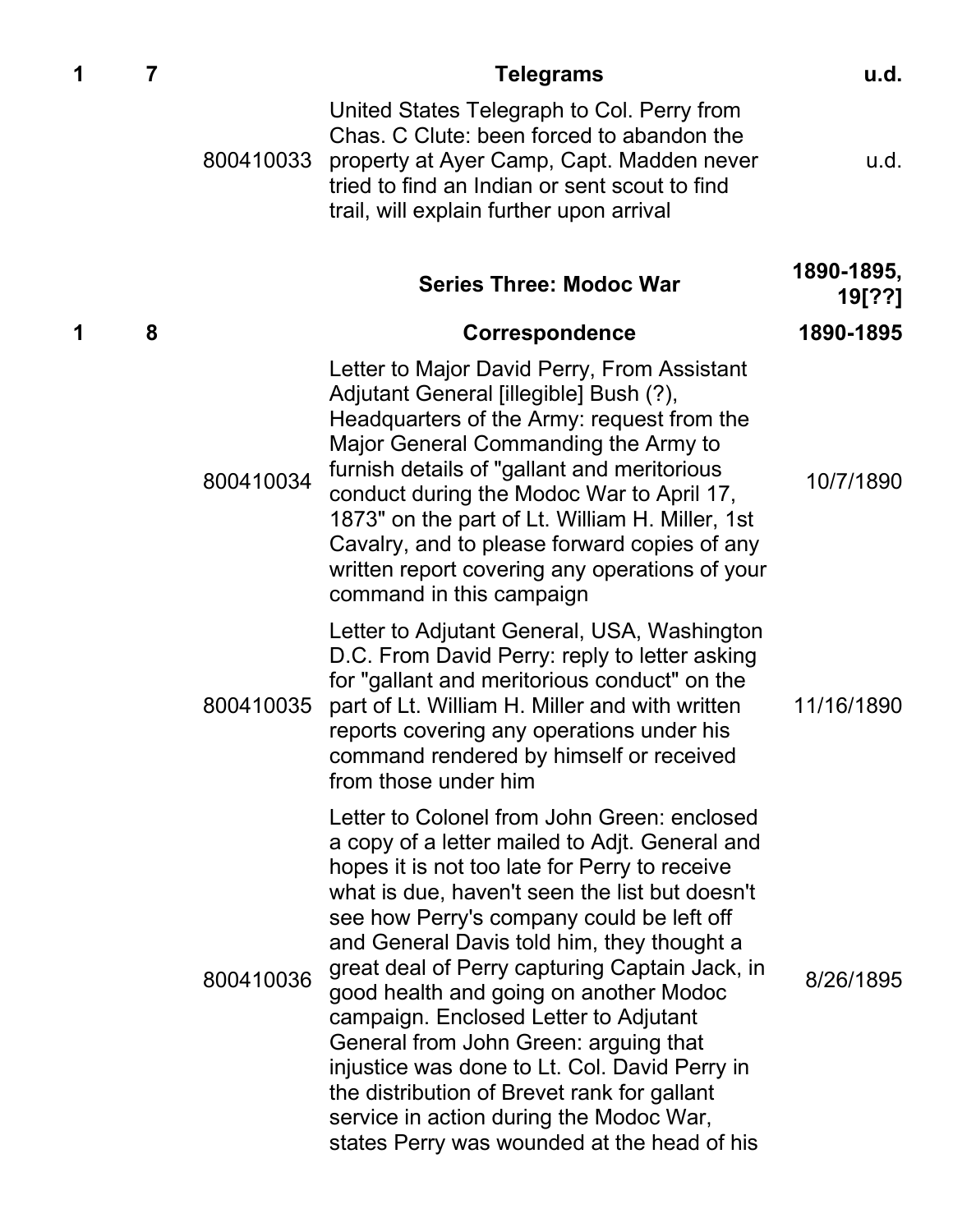|   |    |           | troops, lead his troops gallantly in three day<br>fight, and captured chief captain Jack, sure<br>that Col. Jeff C. Davis Department<br>Commander recommended him                                                                                                                                                                                                                                  |                        |
|---|----|-----------|----------------------------------------------------------------------------------------------------------------------------------------------------------------------------------------------------------------------------------------------------------------------------------------------------------------------------------------------------------------------------------------------------|------------------------|
| 1 | 9  |           | <b>Reports</b>                                                                                                                                                                                                                                                                                                                                                                                     | 19[??]                 |
|   |    | 800410037 | Written Report: "Recollections of the 'Modoc<br>War' by Brig. Gen. David Perry (retired) late<br>Capt. 1st Cav." that was enclosed in<br>envelope with inscription "Important, Papers<br>pertaining to the military record of General<br>David Perry", portion of date on letter is torn                                                                                                           | 9/15/19[??]            |
|   |    |           | <b>Series Four: Nez Perce Campaign</b>                                                                                                                                                                                                                                                                                                                                                             | 1877-1907,<br>u.d.     |
|   | 10 |           | Correspondence                                                                                                                                                                                                                                                                                                                                                                                     | 1877-1907,<br>u.d.     |
|   |    | 800410038 | Letter to Captain David Perry from O. O.<br>Howard: anxious since they haven't heard<br>word, rumors that they were ambushed and<br>killed, Kamiah (?) people send messengers<br>in great terror, expects reinforcements for two<br>companies there today or early tomorrow, will<br>forward supplies as soon as troops (?) arrive,<br>be careful about traps, sections of letter are<br>illegible | 6/17/1877              |
|   |    | 800410039 | Letter to Captain David Perry from Brigadier<br>General O. O. Howard: letter about his<br>messengers not getting through yet,<br>expecting any moment to hear troops have<br>arrived at [Senrslen?], waiting for<br>replacements, and waiting to start the train as<br>soon as they have escorts                                                                                                   | June $(?)$<br>/18/1877 |
|   |    | 800410040 | Letter to Colonel David Perry from O. O.<br>Howard: Skirmish around Mch (?) Idaho, sent<br>ammunition, Indians have got the abandoned<br>whiskey cargo, Letter mostly illegible                                                                                                                                                                                                                    | 6/18/1877              |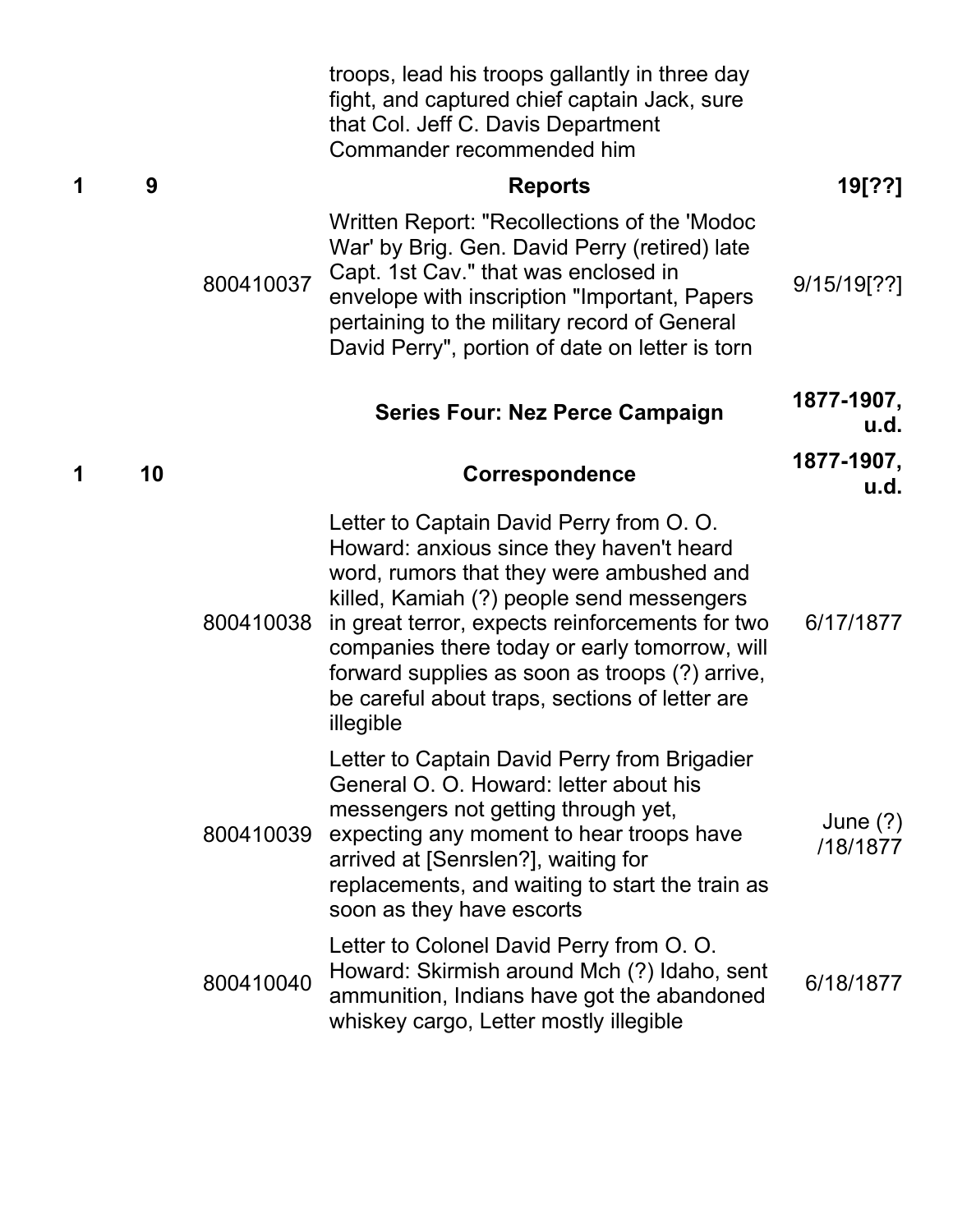| 800410041 | Letter to Colonel David Perry from Brigadier<br>General O. O. Howard: will start traveling<br>Friday and should be there Saturday, 300<br>strong will arrive shortly after, 3 of Joseph's<br>men surrendered, sending Hospital Steward<br>with medicine, has drawn all available troops<br>in short time, sorry to hear people complain<br>about him bitterly, murders would have<br>broken out in Wallowa (?) if all his troops<br>were there, no war was possible against<br>Joseph was possible until he had done<br>something wrong, asking to explain that to<br>Mr. Brown                                                                             | 6/20/1877 |
|-----------|-------------------------------------------------------------------------------------------------------------------------------------------------------------------------------------------------------------------------------------------------------------------------------------------------------------------------------------------------------------------------------------------------------------------------------------------------------------------------------------------------------------------------------------------------------------------------------------------------------------------------------------------------------------|-----------|
| 800410042 | Letter to General O. O. Howard from David<br>Perry: Indians passed over the Prairie in front<br>of his position, attacked a company of M'I (?)-<br>Idaho volunteers within 2.5 miles of his camp,<br>before he could send command in to assist<br>succeeded in killing 2 and wounding 3,<br>volunteers arrived after dark and sent them<br>as escort for the wounded and have not yet<br>returned, under the impression the Indians on<br>his front were the warriors on a raid and<br>scouts insist families are with them, scouts<br>think Indians are in the vicinity of Clear Water<br>River, at a complete loss of the intended<br>movements of Joseph | 7/7/1877  |
| 800410043 | Letter to [David] Perry from O. O. Howard:<br>told by staff that he did Perry a great injustice<br>the other day, explained he misunderstood<br>Perry's words, asks for forgiveness                                                                                                                                                                                                                                                                                                                                                                                                                                                                         | 7/16/1877 |
| 800410044 | Letter to Captain David Perry from Brigadier<br>General O. O. Howard: if there is no train to<br>come, wait for Niter's (?) return with the<br>horses, [illegible] as well as you can and then<br>return to Capt. Curley's (?) place 8 miles this<br>side of Graugerville (?), that place is better<br>for position than Croesdale's (?), Cols.<br>Weeks, Wood and Natkans (?) want an<br>escort, Capt. Whipple's co better come with<br>them, Perry and Niuter's (?) to delay as<br>indicated. Sections of letter illegible.                                                                                                                               | 7/22/1877 |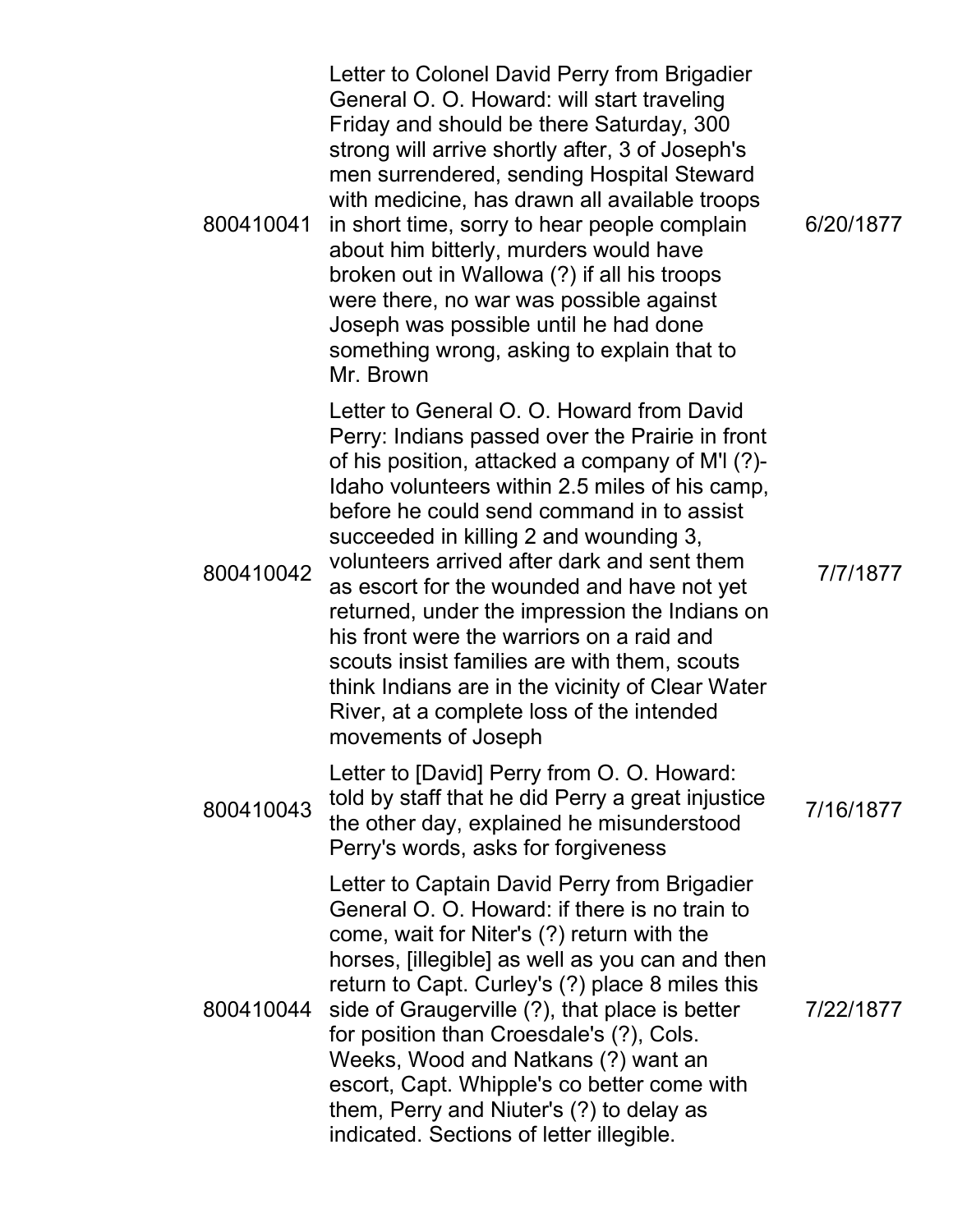| 800410045 | Letter to Commanding Officer Department of<br>the Columbia, Fort Vancouver W. T. (?) from<br>Lt. Col. A. A. General, J.C. Kelton<br>(3/18/1879): asks to inform David Perry that<br>the Division Commander has read with great<br>satisfaction the Opinion of the Court of<br>Inquiry in the case of Captain Perry,<br>Headquarters Department of the Columbia,<br>Fort Vancouver (3/17/1879): Official copy<br>respectfully furnished Captain David Perry for<br>his information by command of Brigadier<br>General Harrod (?), (4/18/1879): copy of this<br>communication has been placed on file with<br>the records of the regiment by order of Lt.<br>Col. Forsyth, Edward (?) Cuter (?) | $3/17 -$<br>18/1879,<br>4/18/1879 |
|-----------|-----------------------------------------------------------------------------------------------------------------------------------------------------------------------------------------------------------------------------------------------------------------------------------------------------------------------------------------------------------------------------------------------------------------------------------------------------------------------------------------------------------------------------------------------------------------------------------------------------------------------------------------------------------------------------------------------|-----------------------------------|
| 800410046 | Letter to General Perry, from T. (?) Brady (?):<br>returning an original manuscript. Enclosed:<br>letter written by Perry about the Affair at<br>Cottonwood                                                                                                                                                                                                                                                                                                                                                                                                                                                                                                                                   | 2/21/1907                         |
| 800410047 | Letter to Capt. David Perry, from O. O.<br>Howard: gotten on the Indian Trails with<br>volunteers, look out for raiders, ordered<br>Whipple back to Cottonwood, Baffett (?) will<br>meet him in Cottonwood, will press (?) on<br>Joseph (?) who might stop and fight or<br>[illegible] Salmon [illegible] Crossing of Snake<br>Note to Col. Watkins at the end: comments in<br>conjunction with above letter from the<br>General                                                                                                                                                                                                                                                              | u.d.                              |
| 800410048 | Letter in regard to his conduct on or about<br>the July 5, 1877 in Cottonwood: states and<br>that there are several reasons forbidding an<br>attack upon the Indians whole crossing the<br>plain with their herd. Letter cuts off mid-<br>sentence on the back, appears to be missing<br>continuing pages                                                                                                                                                                                                                                                                                                                                                                                     | u.d.                              |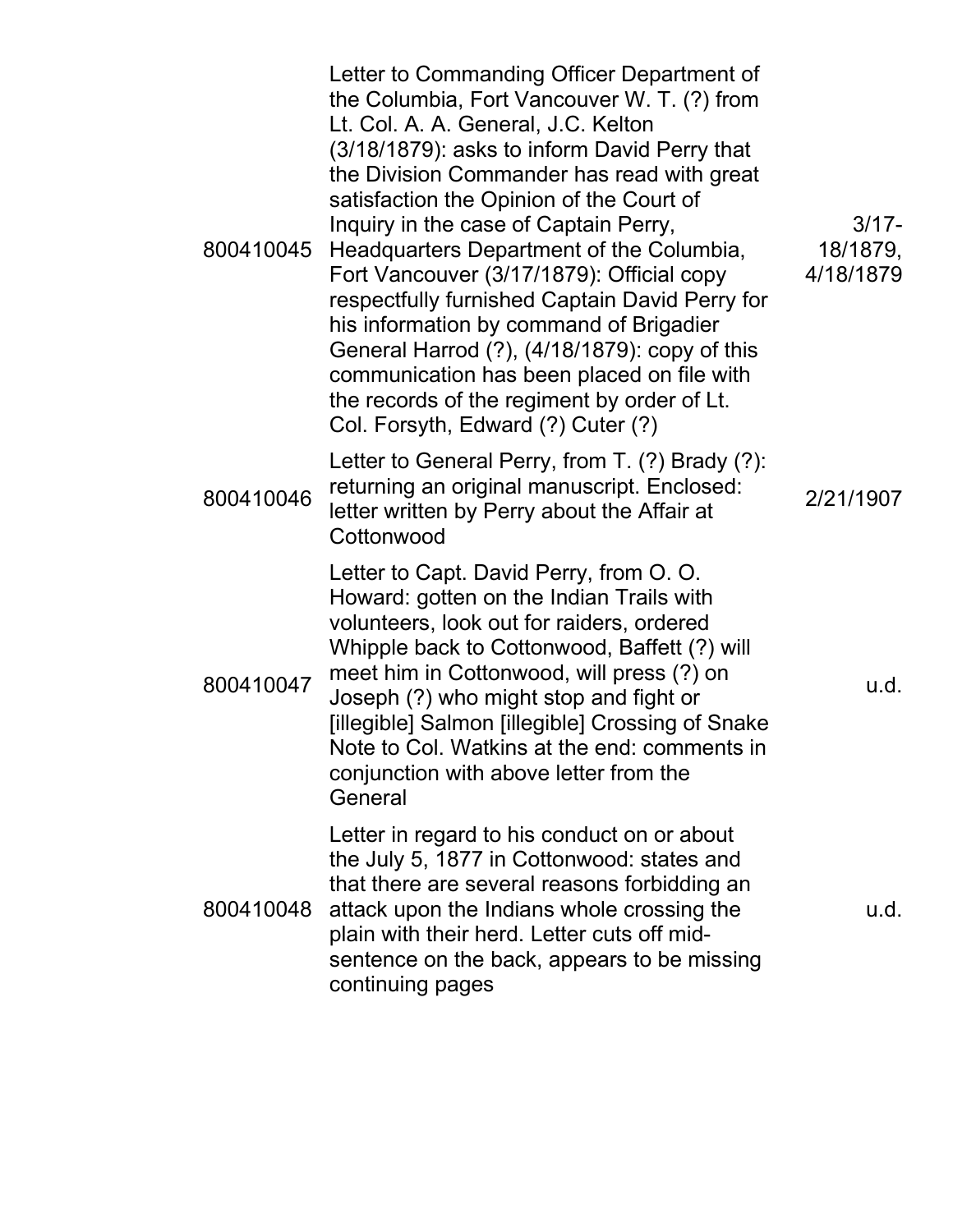|    | 800410049 | David Perry's reply to Captain Whipple's<br>Report on operations in and about<br>Cottonwood: report written by Captains<br>Whipple and Winters but chose to only<br>address Whipple, addresses the two main<br>points - the affair of July 5th when citizens<br>under Capt. Randall where attacked by<br>Indians and the wording in the report that the<br>Department Commander should infer that<br>Perry neglected his plain duty in allowing the<br>Indians to pass into view of his position<br>without making an effort to stop them | u.d.               |
|----|-----------|-------------------------------------------------------------------------------------------------------------------------------------------------------------------------------------------------------------------------------------------------------------------------------------------------------------------------------------------------------------------------------------------------------------------------------------------------------------------------------------------------------------------------------------------|--------------------|
| 11 |           | <b>Correspondence with Cyrus Townsend</b><br><b>Brady and requested documents relating</b><br>to the "White Bird Fight"                                                                                                                                                                                                                                                                                                                                                                                                                   | 1877-1904,<br>u.d. |
|    | 800410050 | Envelope labeled "Report on White Bird<br>Fight" with return address Cyrus Townsend<br>Brady that all documents were enclosed in                                                                                                                                                                                                                                                                                                                                                                                                          | u.d.               |
|    | 800410051 | Letter to Colonel David Perry from Cyrus<br>Townsend Brady: Brady preparing series of<br>books including discussion on the Nez Perce<br>War, asking for assistance in writing a clear<br>account of fighting against overwhelming<br>force at White Bird Canyon, asking for sketch<br>of topography of area with added information<br>like positions of troops, civilian auxiliaries,<br>and line of retreat, asking for copy of his<br>report if possible, asking about battle of<br><b>Cottonwood Ranch</b>                             | 10/5/1904          |
|    | 800410052 | Letter to Colonel David Perry from Cyrus<br>Townsend Brady: received the notes on<br>Cottonwood and looking forward to notes on<br>White Bird fight, expecting to publish in<br>magazine first and then in book form, will<br>probably ask for photos, asking details on lay<br>of the canon                                                                                                                                                                                                                                              | 10/18/1904         |

**1 11**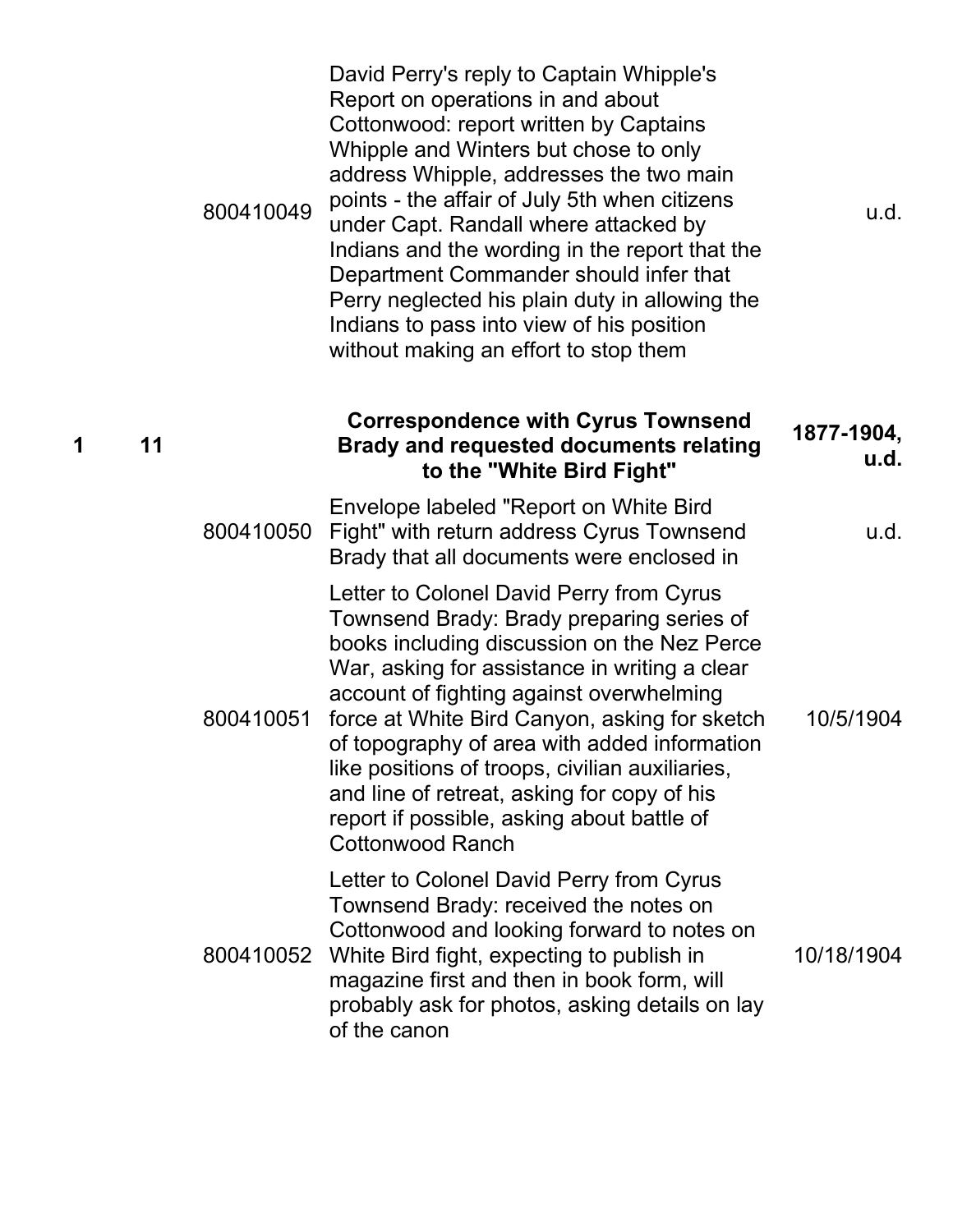| 800410053 | Letter to Colonel David Perry from Cyrus<br>Townsend Brady: received his account of the<br>Battle of White Bird Canon and<br>accompanying documents, will make copies<br>and send back originals, completed the<br>abbreviated article on the Nez Perce War,<br>hoping he is good enough to be able to send<br>his experience in the Modoc War and asking<br>for papers and/or sketches or descriptions of<br>battle scenes, will send copy of magazine as<br>soon as its out                                                                                                                                                                                         | 11/15/1904                                           |
|-----------|-----------------------------------------------------------------------------------------------------------------------------------------------------------------------------------------------------------------------------------------------------------------------------------------------------------------------------------------------------------------------------------------------------------------------------------------------------------------------------------------------------------------------------------------------------------------------------------------------------------------------------------------------------------------------|------------------------------------------------------|
| 800410054 | Handwritten note: "Papers relating to Nez<br>Perce War, Report of fight at White Bird<br>Creek"                                                                                                                                                                                                                                                                                                                                                                                                                                                                                                                                                                       | u.d.                                                 |
| 800410055 | Written account by David Perry: "The Fight<br>with 'Joseph's' Bund (?), Nez Perce Indians<br>at White Bird Creek, Idaho, June 17, 1877"                                                                                                                                                                                                                                                                                                                                                                                                                                                                                                                               | 6/17/1877                                            |
| 800410056 | General Orders No. 1 from Headquarters<br>Department of the Columbia: Lieutenant-<br>Colonel Alexander Chambers' opinion on<br>Captain David Perry's conduct during the<br>Nez-Perce campaign of 1877                                                                                                                                                                                                                                                                                                                                                                                                                                                                 | 2/5/1879                                             |
| 800410057 | Letter to Assistant Adjutant General,<br>Department of the Columbia from David<br>Perry: demanding a Court of Inquiry in regard<br>to written statements concerning his action<br>and conduct while in command of U.S. forces<br>at Cottonwood P.T. on July 5, 1877                                                                                                                                                                                                                                                                                                                                                                                                   | 7/29/1877                                            |
| 800410058 | Letter to Commanding Officer, Department of<br>the Columbia from Lieut. Col. A. A. General<br>J. C. (?) Kelton, March 8, 1879: Division<br>Commander has read with great satisfaction<br>the Opinion of the Court of Inquiry in the case<br>of Captain Perry and begs that you inform<br>Perry; March 17, 1879 (?) official copy<br>furnished Captain David Perry for his<br>information; March 8, 1879, Kelton, J. C., A.<br>A. G.: Division Commander has read with<br>great satisfaction the opinion of the Court of<br>Inquiry in the case of Captain Perry; April 3,<br>1879: Respectfully transmitted to Captain<br>David Perry by order of Captain David Perry | 3/8/1879;<br>3/17, 1879;<br>$3/8/1879$ ;<br>4/3/1879 |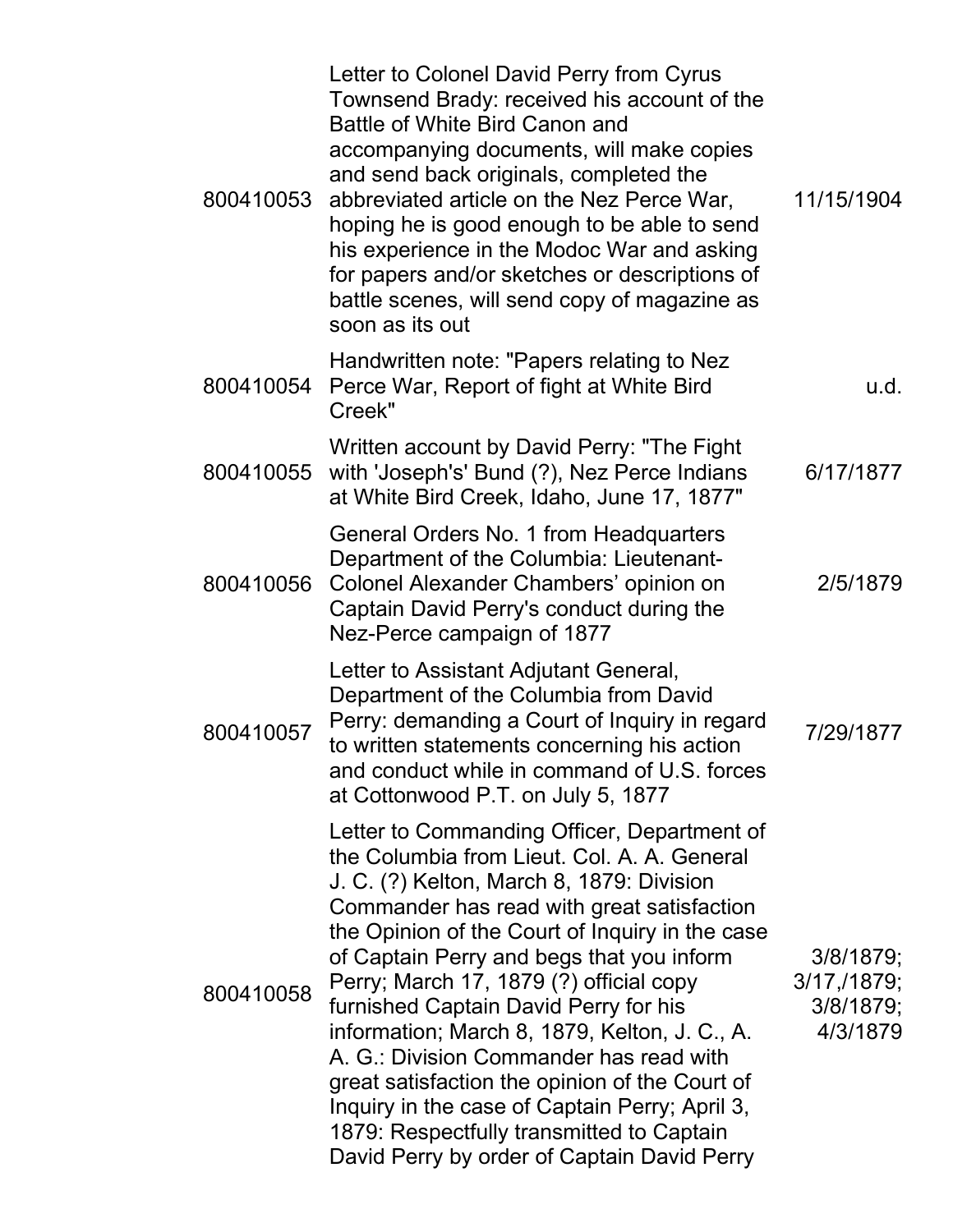|   |    | 800410059 | Map: "Indian Trail from Table Land to Battle<br>G (?), rough and narrow along a Hogback to<br>Cottonwood Co (?) with notes                                                                                                                                                                                | u.d.       |
|---|----|-----------|-----------------------------------------------------------------------------------------------------------------------------------------------------------------------------------------------------------------------------------------------------------------------------------------------------------|------------|
| 1 | 12 |           | <b>General and Special Orders</b>                                                                                                                                                                                                                                                                         | 1877-1879  |
|   |    | 800410060 | Special Field Orders No. 19 from<br>Headquarters Department of the Columbia:<br>Captain Perry and Captain Page to escort<br>pack train from Camp Theller to Fort Lapwai<br>and meet U.S. Indian Agent J.B. Monteithand<br>the Indian scouts. Then escort the same train<br>on its return to Camp Theller. | 6/28/1877  |
|   |    | 800410061 | Special Field Orders No. 42 from<br>Headquarters Department of the Columbia:<br>Charges brought against Captain Perry by<br>citizens of the Territory of Idaho will be<br>investigated on September 3, 1877                                                                                               | 7/31/1877  |
|   |    | 800410062 | General Orders No. 23 from Headquarters<br>Department of the Columbia: Colonel Alfred<br>Sully's opinion of Captain David Perry's<br>conduct at Cottonwood, Idaho Territory on<br>July 5, 1877                                                                                                            | 11/30/1877 |
|   |    | 800410063 | General Orders No. 23 from Headquarters<br>Department of the Columbia: Colonel Alfred<br>Sully's opinion of Captain David Perry's<br>conduct at Cottonwood, Idaho Territory on<br>July 5, 1877 (duplicate of previous item)                                                                               | 11/30/1877 |
|   |    | 800410064 | General Orders No. 23 from Headquarters<br>Department of the Columbia: Colonel Alfred<br>Sully's opinion of Captain David Perry's<br>conduct at Cottonwood, Idaho Territory on<br>July 5, 1877 (duplicate of previous item)                                                                               | 11/30/1877 |
|   |    | 800410065 | General Orders No. 23 from Headquarters<br>Department of the Columbia: Colonel Alfred<br>Sully's opinion of Captain David Perry's<br>conduct at Cottonwood, Idaho Territory on<br>July 5, 1877 (duplicate of previous item)                                                                               | 11/30/1877 |
|   |    | 800410066 | General Orders No. 23 from Headquarters<br>Department of the Columbia: Colonel Alfred<br>Sully's opinion of Captain David Perry's                                                                                                                                                                         | 11/30/1877 |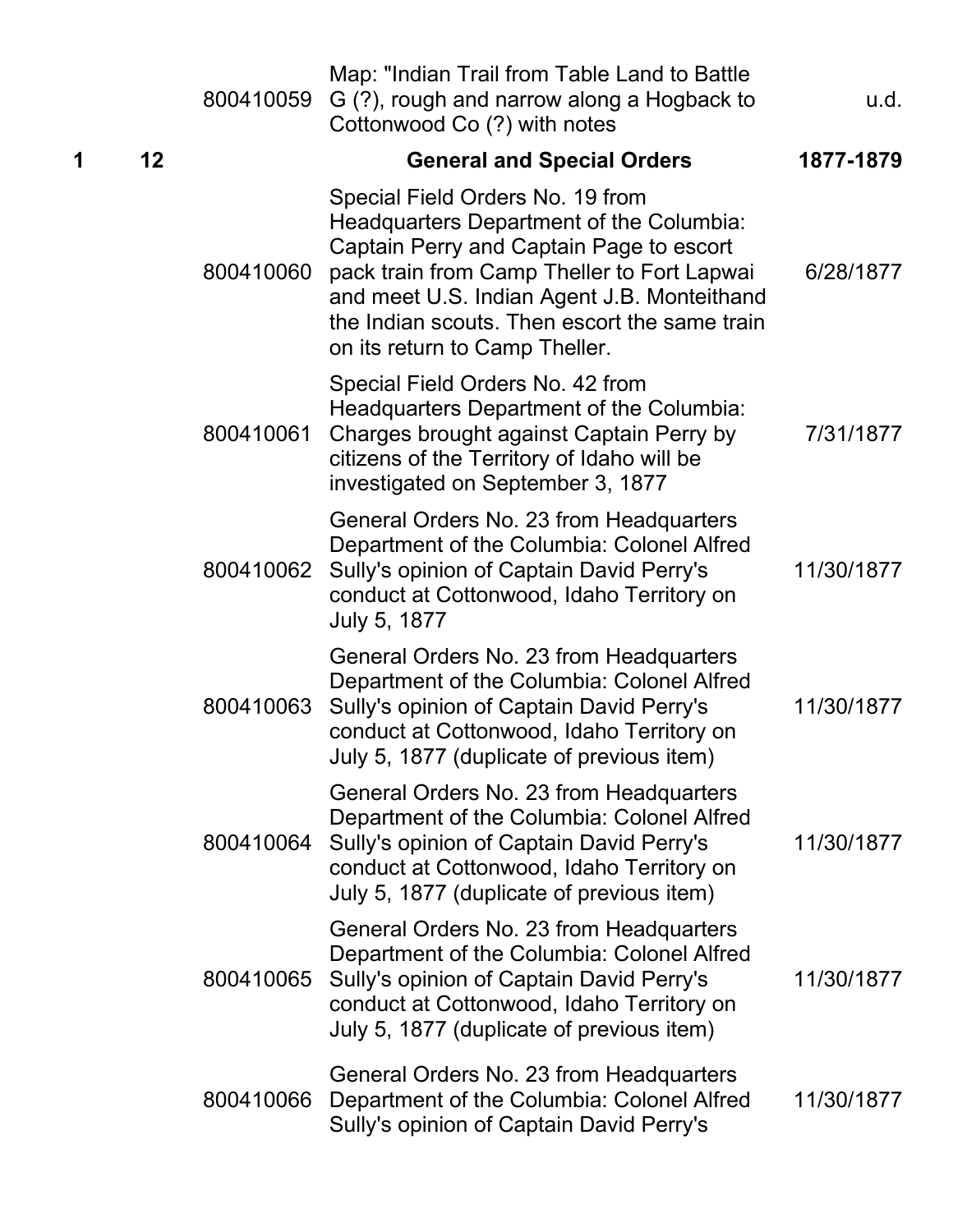|           | conduct at Cottonwood, Idaho Territory on<br>July 5, 1877 (duplicate of previous item)                                                                                                                                                                                                 |            |
|-----------|----------------------------------------------------------------------------------------------------------------------------------------------------------------------------------------------------------------------------------------------------------------------------------------|------------|
| 800410067 | General Orders No. 23 from Headquarters<br>Department of the Columbia: Colonel Alfred<br>Sully's opinion of Captain David Perry's<br>conduct at Cottonwood, Idaho Territory on<br>July 5, 1877 (duplicate of previous item)                                                            | 11/30/1877 |
| 800410068 | Special Orders No. 142 from Headquarters<br>Department of the Columbia: Court of Inquiry<br>to be held in Portland, Oregon on December<br>16, 1878 to investigate statements of Captain<br>Perry's conduct during Nez-Perce Indian<br>Campaign of 1877                                 | 11/27/1878 |
| 800410069 | Special Orders No. 142 from Headquarters<br>Department of the Columbia: Court of Inquiry<br>to be held in Portland, Oregon on December<br>16, 1878 to investigate statements of Captain<br>Perry's conduct during Nez-Perce Indian<br>Campaign of 1877 (duplicate of previous<br>item) | 11/27/1878 |
| 800410070 | General Orders No. 1 from Headquarters<br>Department of the Columbia: Lieutenant-<br>Colonel Alexander Chamber's opinion of<br>Captain Perry's conduct during Nez-Perce<br>Indian Campaign of 1877                                                                                     | 2/5/1879   |
| 800410071 | General Orders No. 1 from Headquarters<br>Department of the Columbia: Lieutenant-<br>Colonel Alexander Chamber's opinion of<br>Captain Perry's conduct during Nez-Perce<br>Indian Campaign of 1877 (duplicate of<br>previous item, just missing signature of Aide-<br>de-Camp))        | 2/5/1879   |
| 800410072 | General Orders No. 1 from Headquarters<br>Department of the Columbia, Lieutenant-<br>Colonel Alexander Chamber's opinion of<br>Captain Perry's conduct during Nez-Perce<br>Indian Campaign of 1877 (duplicate of<br>previous 2 items, includes signature)                              | 2/5/1879   |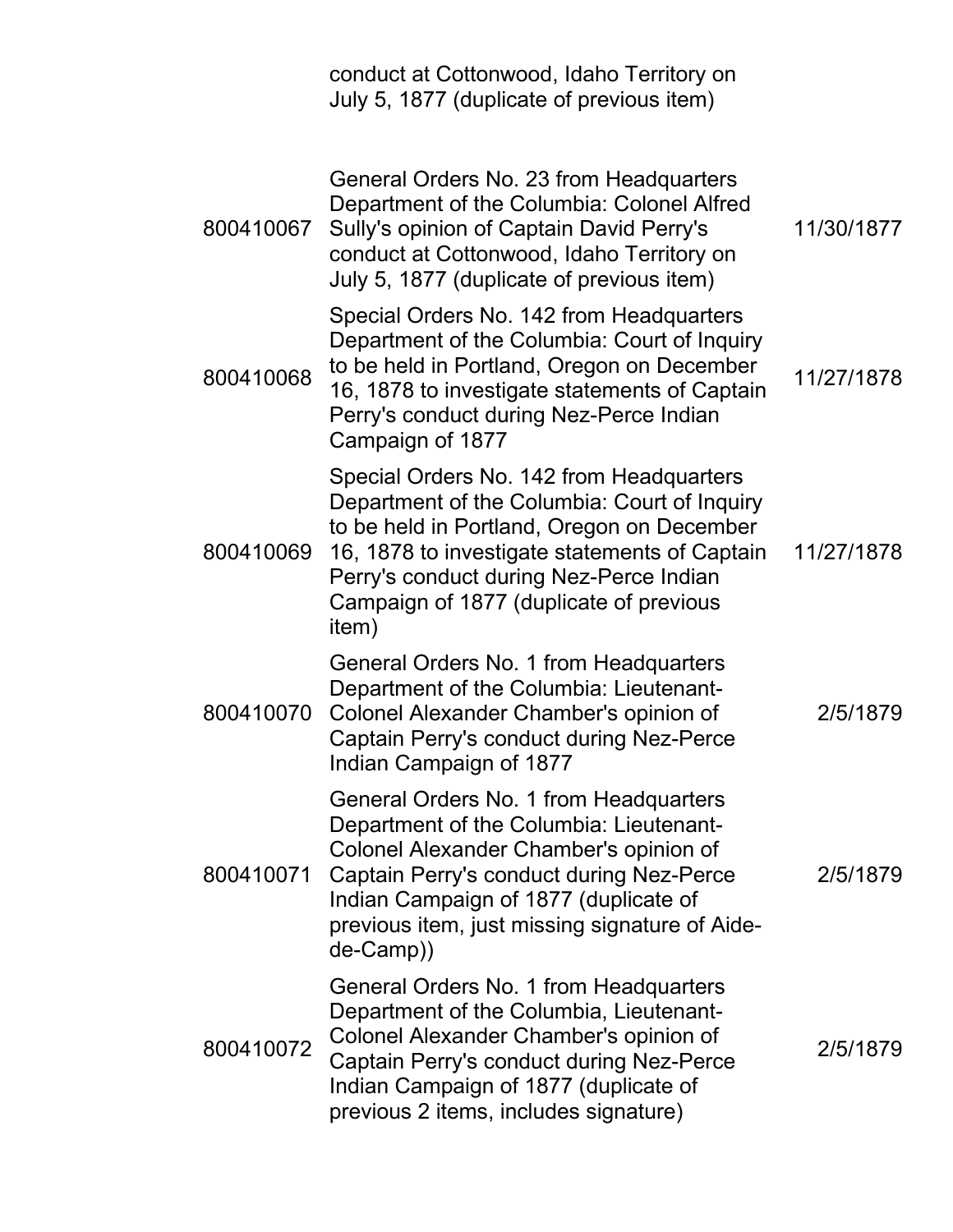|   |    | 800410073 | 10 copies of General Orders No. 1 from<br>Headquarters Department of the Columbia:<br>Lieutenant-Colonel Alexander Chambers'<br>opinion on Captain David Perry's conduct<br>during the Nez-Perce campaign of 1877<br>originally kept in envelope addressed to<br>Captain David Perry, "Opinion of Court of<br>Inquiry and Letter of Division Comdr" written<br>in what appears to be Perry's handwriting on<br>the front, "Nez Perce Papers" written on the<br>back | 2/5/1879 |
|---|----|-----------|---------------------------------------------------------------------------------------------------------------------------------------------------------------------------------------------------------------------------------------------------------------------------------------------------------------------------------------------------------------------------------------------------------------------------------------------------------------------|----------|
|   |    |           | <b>Series Five: Military Retirement</b>                                                                                                                                                                                                                                                                                                                                                                                                                             | 1898     |
| 1 | 13 |           | <b>Correspondence</b>                                                                                                                                                                                                                                                                                                                                                                                                                                               | 1898     |
|   |    | 800410074 | Letter to Adjutant General, U.S.A., from<br>David Perry: replying to telegram with<br>instructions to surrender sick leave and<br>report for duty or if unfit for duty apply for<br>retirement - he is unfit for duty in any kind<br>rendered by a disease contracted in the<br>service and requests that he be ordered<br>before the Army retiring board with the view<br>of being placed on the retired list of the Army                                          | 6/1/1898 |
|   |    | 800410075 | Letter to Colonel David Perry, from War<br>Department, Adjutant General's Office,<br>[illegible] Corbin (?): transmit a copy of an<br>order directing Perry to appear in person to<br>Brig. Gen. (?) Royal T. Frank Yoolunteers<br>(?), President of the Retiring Board convened<br>at Governor's Island, New York City                                                                                                                                             | 6/4/1898 |
|   |    | 800410076 | Letter to Col. D. Perry, from Henry C. Corbin<br>(?): sorry to hear that his continued ill health<br>prevents him from returning to duty, place of<br>examination hasn't been determined but he<br>believes it will be Governor's Island,<br>Department is reluctant to ask for retirement<br>but understands                                                                                                                                                       | 6/4/1898 |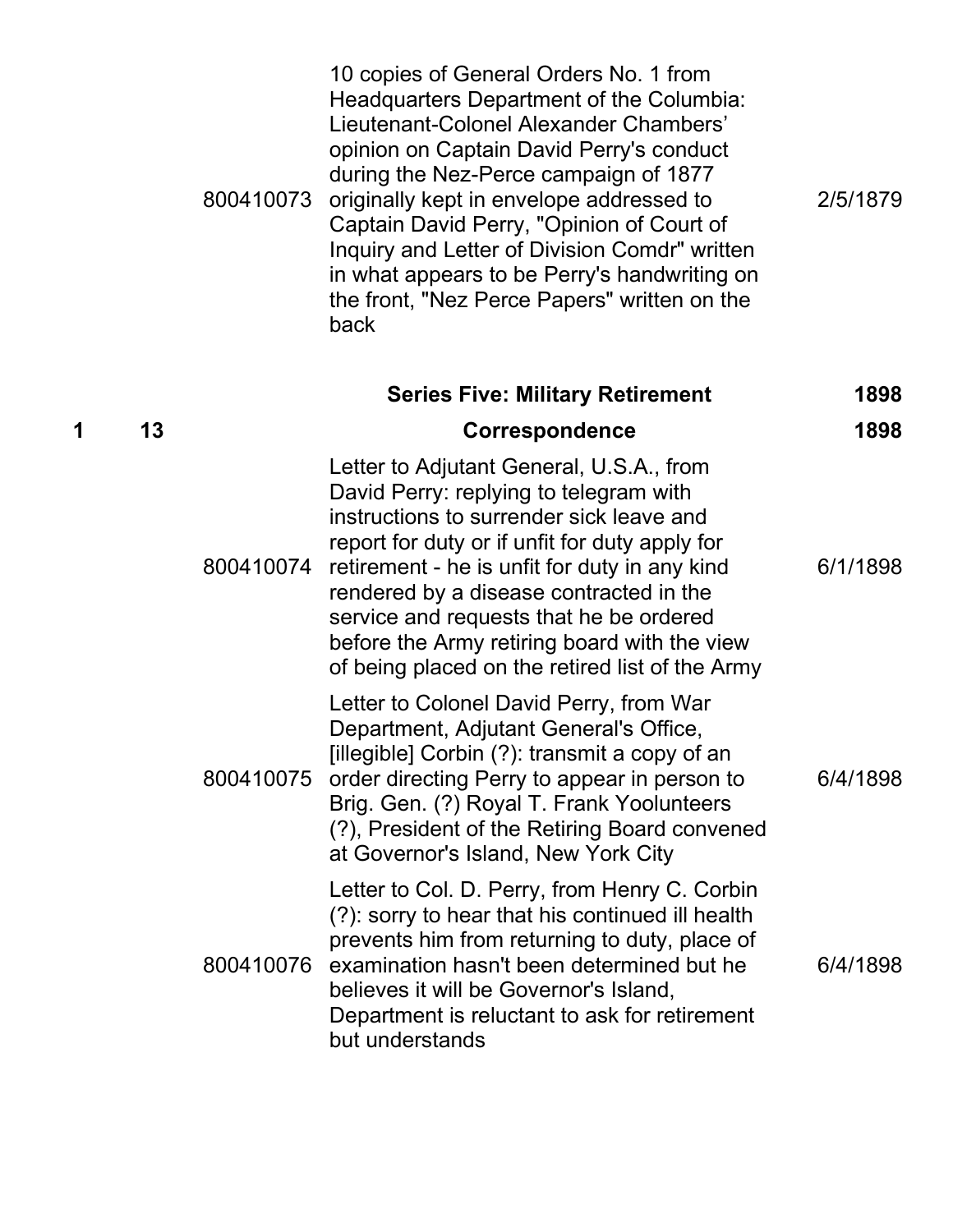|   |    | 800410077 | Letter to Colonel David Perry, from War<br>Department, Assistant Adjutant General, Co.<br>$(?) H. (?)$ Corbin $(?)$ : replying to his request<br>and enclosing a copy of the findings of the<br>Army retiring board from June 14, 1898<br>examination. Enclosed letter to Colonel David<br>Perry: Finding of the Army retiring board from<br>June 14, 1898 examination is Colonel David<br>Perry is incapacitated for active service by<br>reason of chronic pyelitis                                 | 7/5/1898   |
|---|----|-----------|-------------------------------------------------------------------------------------------------------------------------------------------------------------------------------------------------------------------------------------------------------------------------------------------------------------------------------------------------------------------------------------------------------------------------------------------------------------------------------------------------------|------------|
|   |    | 800410078 | Letter from: [illegible signature] Major and<br>Surgeon U.S.A.: letter certifying that Major<br>David Perry was treated from November<br>1888 to July 1889 at Jefferson Barracks, MO.<br>For renal calculi, chronic malarial poisoning,<br>and suffered from repeated attacks of renal<br>colic and from malarial fever, it is his opinion<br>that as of July 2, 1898 Perry would not be<br>able to perform military duty in a less period<br>than 9 months without danger of permanent<br>disability | 11/15/1898 |
| 1 | 14 |           | <b>General and Special Orders</b>                                                                                                                                                                                                                                                                                                                                                                                                                                                                     | 1898       |
|   |    |           |                                                                                                                                                                                                                                                                                                                                                                                                                                                                                                       |            |
|   |    | 800410079 | Special Orders No. 131 from Headquarters of<br>the Army: Colonel David Perry ordered to<br>report to Brigadier General Royal T. Frank for<br>examination by the Army retiring board                                                                                                                                                                                                                                                                                                                   | 6/4/1898   |
|   |    | 800410080 | Special Orders No. 156 from Headquarters of<br>the Army: Colonel David Perry found by Army<br>retiring board incapacitated for active service,<br>due to disability incident                                                                                                                                                                                                                                                                                                                          | 7/5/1898   |
| 1 | 15 |           | <b>Telegrams</b>                                                                                                                                                                                                                                                                                                                                                                                                                                                                                      | 1898       |
|   |    | 800410081 | Telegram to Colonel David Perry from H.C.<br>Corbin, Adjutant General: telegram about the<br>lack of field officers in Perry's regiment and<br>that the Secretary of War directs Perry to<br>either surrender his leave of absence and<br>join the regiment or if not able for duty, retire                                                                                                                                                                                                           | 5/31/1898  |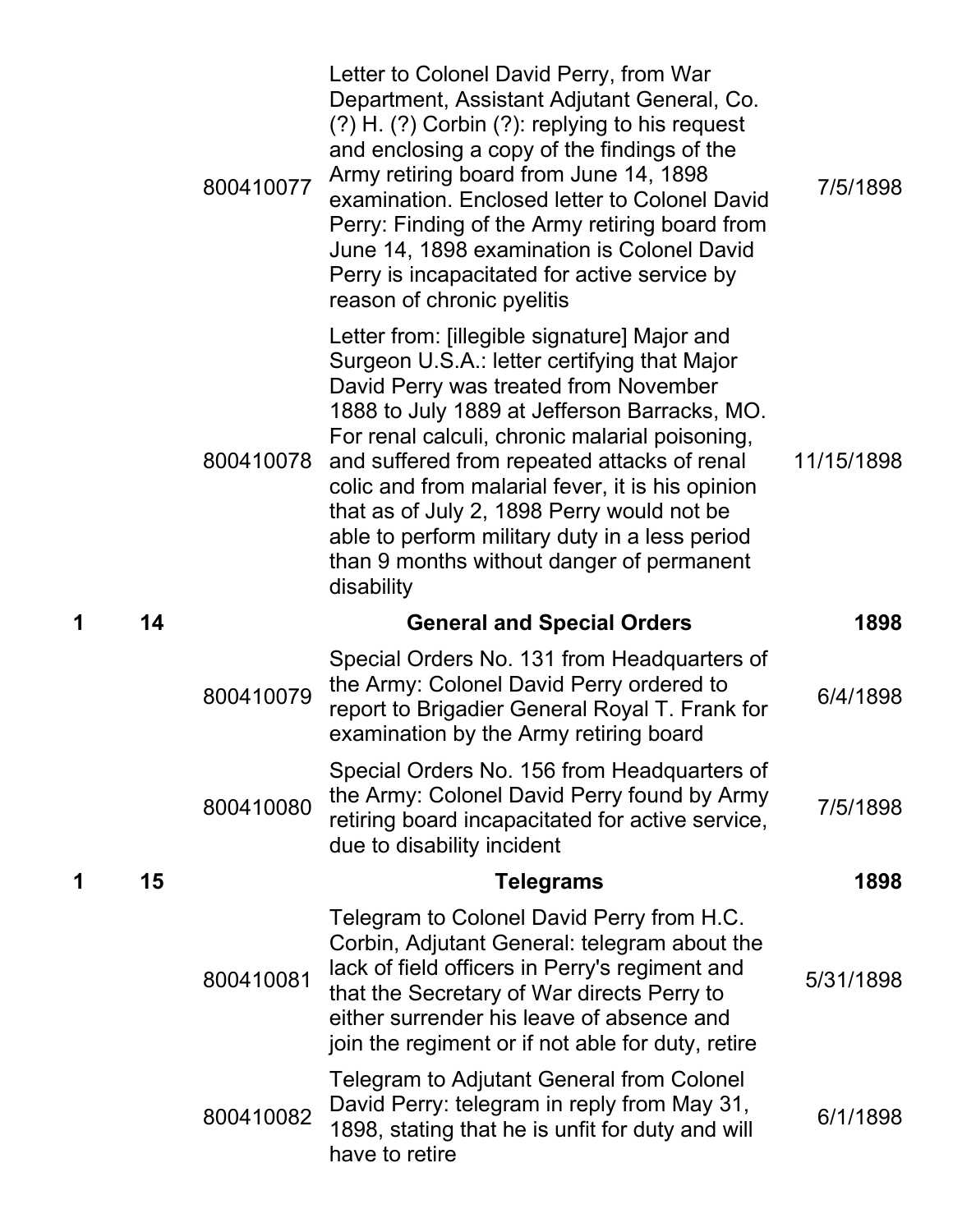|   |    | 800410083 | Telegram to Colonel David Perry from Wm.<br>H. Carter, Assistant Adjutant General:<br>telegram about Perry's retirement due to<br>disability and to proceed to his home                                                                                                                                                                                                                                                                                                                                           | 7/5/1898           |
|---|----|-----------|-------------------------------------------------------------------------------------------------------------------------------------------------------------------------------------------------------------------------------------------------------------------------------------------------------------------------------------------------------------------------------------------------------------------------------------------------------------------------------------------------------------------|--------------------|
| 1 | 16 |           | <b>Series Six: Photocopies Relating to David</b><br>P. Perrine's Research on David Perry                                                                                                                                                                                                                                                                                                                                                                                                                          | 1882-1976,<br>u.d. |
|   |    | 800410084 | Letter to Parker Perry from David P. Perrine:<br>conducting research on the life of General<br>David Perry with the intent to publish and<br>article, attempting to get in touch with<br>descendants or close relatives to secure<br>background information and photograph,<br>brief outline of Perry's relatives, asking if he<br>is related to Perry and if he has any materials<br>regarding Perry and his military service                                                                                    | 12/2/1975          |
|   |    | 800410085 | Letter to Richard Perry from David P. Perrine:<br>sending some items he has gathered during<br>his research of David Perry, reasons for his<br>research interest, includes some "raw data"<br>regarding Perry, explains the photos<br>enclosed, appreciates his offer to send xerox<br>copies of the letters he has in his possession,<br>asking for copies of any photos he might<br>have as well as any additional related<br>materials                                                                         | 12/16/1975         |
|   |    | 800410086 | Photocopy of letter to Mr. Perry from David<br>Perrine: advising that the David Perry packet<br>arrived in good shape and with no damages,<br>will look over it and return it by mail in the<br>next week or two, has a copy of Brady's<br>"Northwestern Fights and Fighters" which<br>contains Perry's account of White Bird<br>Canyon, mentions Perry appearing in the TV<br>show "I Will Fight No More Forever", asking<br>for any other photos of David Perry, thanking<br>him for volunteering the materials | 2/6/1976           |
|   |    | 800410087 | Letter to David Perry from Uncle Richard:<br>enclosing some "photostats" to keep him<br>abreast with his correspondence with Mr.<br>Perrine about cousin Dave                                                                                                                                                                                                                                                                                                                                                     | 2/17/1976          |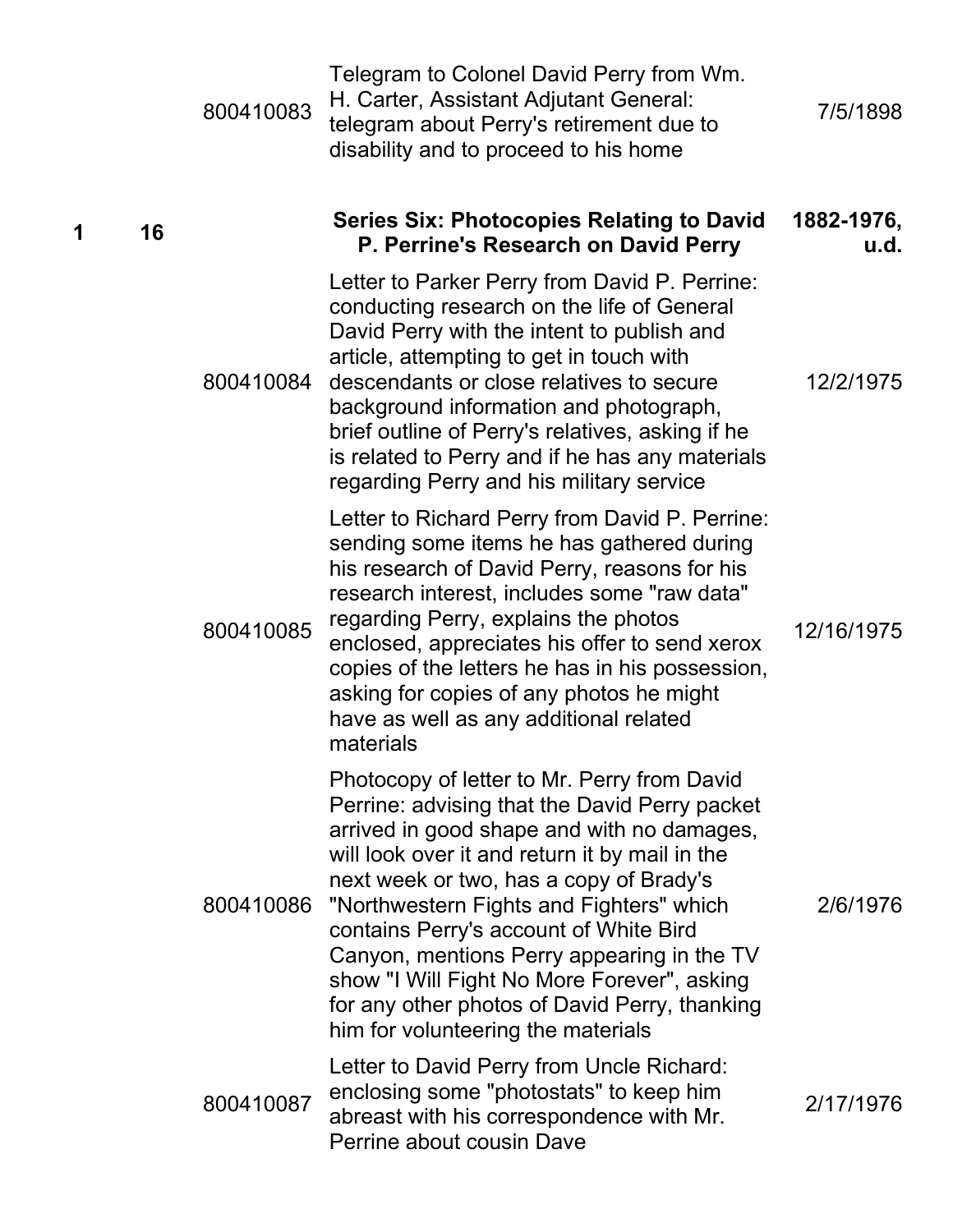| 800410088 | Photocopy of letter from Jacob Ressique with<br>copy of "Ancient Letter": note explaining that<br>the typed copy of the letter is one of several<br>letters and documents in the possession of<br>Miss Ressique, the "Ancient Letter" is letter<br>from February 27, 1793 written by Rev. David<br>Perry (grandfather of Dr. Nehemiah Perry)<br>who preached at St. Stephen's Church, typed<br>verbatim of the original about the cost of his<br>preaching, includes undated notes from<br>David Perry (Great Grandson) at the bottom | 2/27/1793,<br>u.d. |
|-----------|---------------------------------------------------------------------------------------------------------------------------------------------------------------------------------------------------------------------------------------------------------------------------------------------------------------------------------------------------------------------------------------------------------------------------------------------------------------------------------------------------------------------------------------|--------------------|
| 800410089 | Photocopy of Army and Navy Journal: Perry<br>mentioned in "Division and Department<br>News" under the Department of Arizona<br>which describes the hanging of three<br>mutinous scouts at Fort Grant on March 3                                                                                                                                                                                                                                                                                                                       | 3/11/1882          |
| 800410090 | Photocopy of letter to Col. David Perry from<br>Winthrop H. Perry: brief [illegible] of the<br>names and dates of his branch of the Perry<br>family in his direct line                                                                                                                                                                                                                                                                                                                                                                | 3/18/1882          |
| 800410091 | Photocopy of Army and Navy Journal:<br>obituary under "Recent Deaths"                                                                                                                                                                                                                                                                                                                                                                                                                                                                 | 5/23/1908          |
| 800410092 | Photocopy of news clipping: "The<br>undersigned expresses his appreciation of<br>the prompt and judicious action, and the<br>cordial co-operation and support of the<br><b>Commanders of Posts and Camps" including</b><br>Major Perry; "Also of the activity, energy,<br>good conduct, and bravery in action of the<br>Commanders of Scouts, etc., in the field"<br>including Major Perry                                                                                                                                            | u.d.               |
| 800410093 | Photocopy of extracts from letters of<br>Winthrop H. Perry sent with genealogy to<br>Gen. David Perry: possible that Richard P the<br>first of Fairfield was identical with Richard P.<br>Secretary of the New Haven Colony, details<br>about Joseph an ancestor from 3rd<br>generation who obtained from the town (?) in<br>1705 a grant of the mill privilege on Mill<br>River, some sections illegible                                                                                                                             | u.d.               |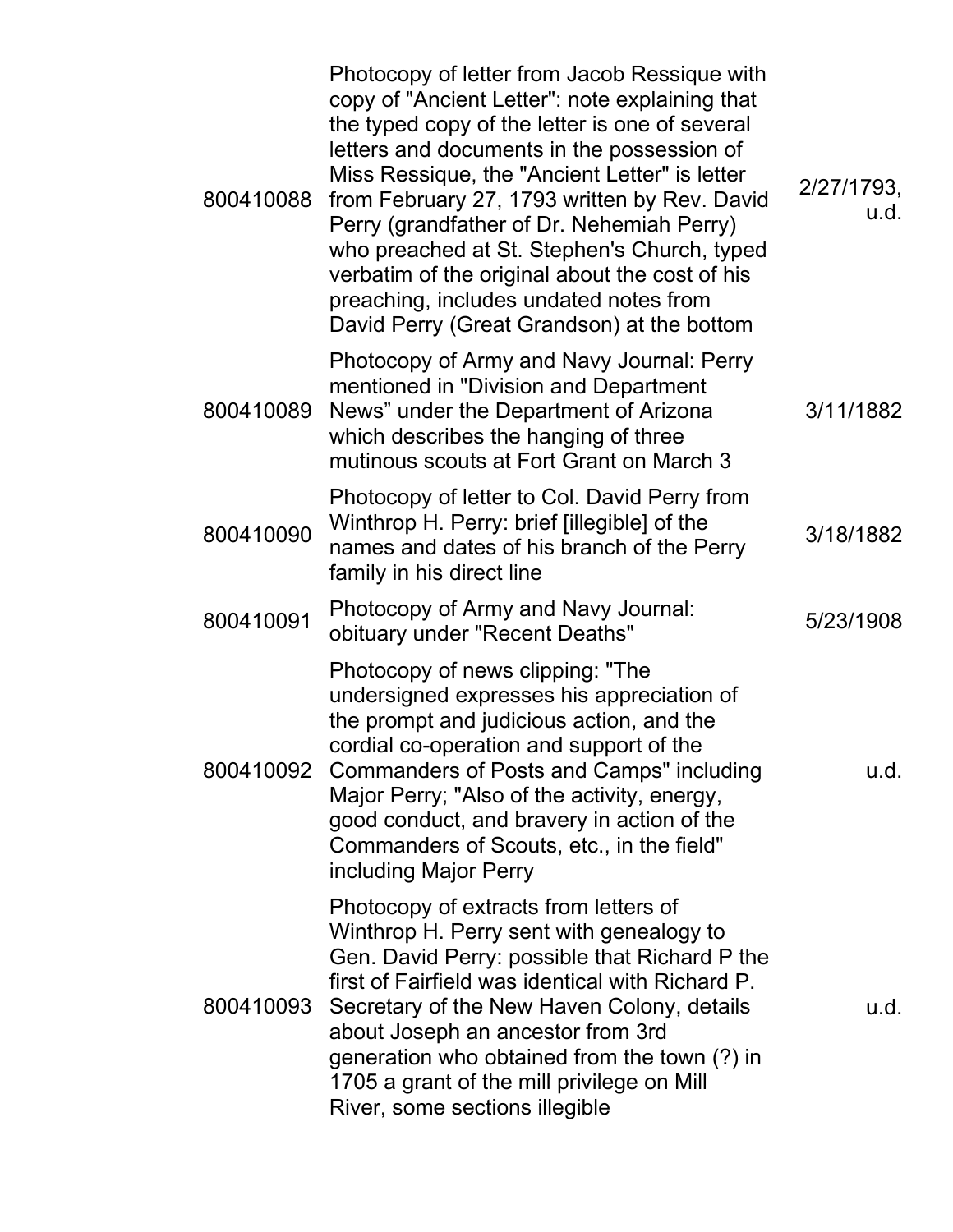|           | Photocopy of "The Red Men V (?) [illegible]:<br>Major Boutelle (?) gave the story to [illegible]<br>Winters (?) of fights, "Cousin Dave" was<br>Captain, "Cousin Dave" told Boutelle (?) after                                                                                                                                                                                    |
|-----------|-----------------------------------------------------------------------------------------------------------------------------------------------------------------------------------------------------------------------------------------------------------------------------------------------------------------------------------------------------------------------------------|
| 800410094 | the book came out that they were they only<br>ones who would have given Winter (?) that<br>story - it is properly (?) covered except as to<br>chief Eghaut (?) and Sarah H (?) did not<br>sneak off but were ordered by Gen. Crook<br>himself to get back [illegible] information to<br>persuade the others to come in. Letter is<br>mostly illegible and photocopy very light in |
|           | some areas.                                                                                                                                                                                                                                                                                                                                                                       |

| 1 | 17 |           | <b>Series Seven: Stamps</b>                                                                       | 1893-1949,<br><u>u.d.</u> |
|---|----|-----------|---------------------------------------------------------------------------------------------------|---------------------------|
|   |    | 800410095 | Envelope addressed to David L. Perry which<br>all the stamps were enclosed in                     | 9/10/1945                 |
|   |    | 800410096 | Olive brown Series 1922-1925 Nathan Hale<br>1/2 cent stamp                                        | c. 1922-<br>1925          |
|   |    | 800410097 | Bright blue green 1940 Stephen Collins<br>Foster 1 cent stamp                                     | c. 1940                   |
|   |    | 800410098 | Green 1938 Presidential Series George<br>Washington 1 cent stamp                                  | c. 1938                   |
|   |    | 800410099 | Bright blue green 1940 Famous Americans<br>Series - Scientists John James Audubon 1<br>cent stamp | c. 1940                   |
|   |    | 800410100 | Bright blue green 1940 Famous Americans<br>Series - Educators Horace Mann 1 cent<br>stamp         | c. 1940                   |
|   |    | 800410101 | Green 1924 Huguenot-Walloon<br>Commemorative 1 cent stamp                                         | c. 1924                   |
|   |    | 800410102 | Yellow green 1898 Trans-Mississippi<br>Exposition 1 cent stamp                                    | c. 1898                   |
|   |    | 800410103 | <b>Blue 1893 Columbian Commemorative</b><br>Columbus in Sight of Land 1 cent stamp                | c. 1893                   |
|   |    | 800410104 | Bright blue green 1943 Four Freedoms 1<br>cent stamp                                              | c. 1943                   |

u.d.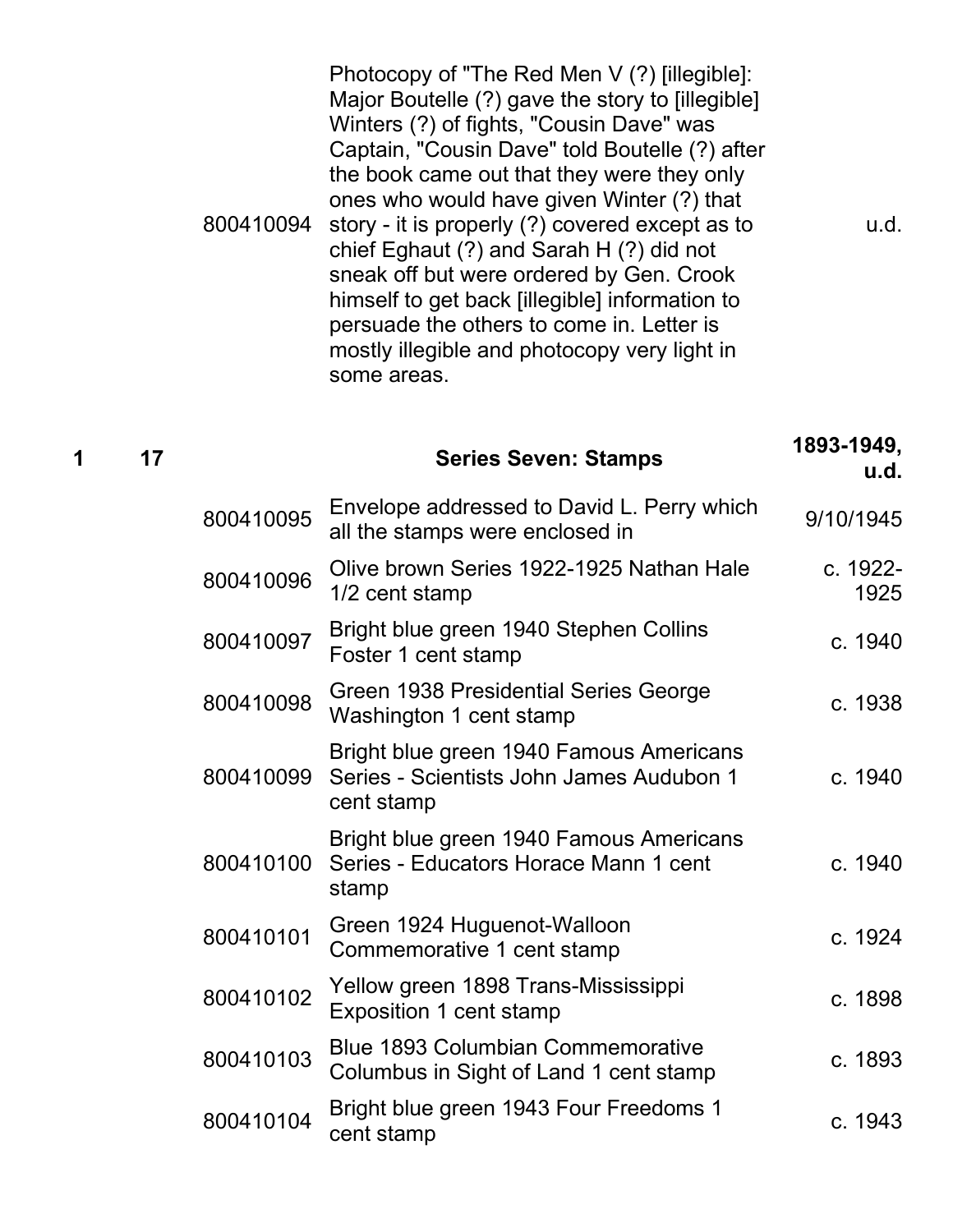|           | 800410105 Brown 1930 Harding stamp 1 1/2 cent stamp                                                            | c. 1930          |
|-----------|----------------------------------------------------------------------------------------------------------------|------------------|
| 800410106 | Round red George Washington 2 cent stamp                                                                       | u.d.             |
| 800410107 | Carmine rose 1930 General von Steuben 2<br>cent stamp                                                          | c. 1930          |
| 800410108 | Red 1931 General Casimir Pulaski 2 cent<br>stamp                                                               | c. 1931          |
| 800410109 | Brown violet 1893 Columbia Commemorative<br>Landing of Columbus 2 cent stamp                                   | c. 1893          |
| 800410110 | Red 1926 Hamilton's Battery Battle of White<br>Plains 2 cent stamp                                             | c. 1926          |
| 800410111 | Rose carmine 1940 Famous Americans<br>Series - Composers John Philip Sousa 2 cent<br>stamp                     | c. 1940          |
|           | Carmine and black 1901 Pan-American<br>800410112 Exposition Commemorative Empire State<br>Express 2 cent stamp | c. 1901          |
| 800410113 | Rose carmine 1940 Famous Americans<br>Series - Educators Mark Hopkins 2 cent<br>stamp                          | c. 1940          |
| 800410114 | Rose carmine 1940 Famous Americans<br>Series - Poets John Greenleaf Whittier 2 cent<br>stamp                   |                  |
|           | Rose carmine 1940 Famous Americans<br>800410115 Series - Scientists Crawford Williamson Long<br>2 cent stamp   | c. 1940          |
| 800410116 | Rose carmine 1940 Famous Americans<br>Series - Inventors Samuel Morse 2 cent<br>stamp                          | c. 1940          |
| 800410117 | Red 1930 Seal of Massachusetts Bay Colony<br>2 cent stamp                                                      | c. 1930          |
| 800410118 | Carmine rose 1932 Washington Bicentennial<br>2 cent stamp                                                      | c. 1932          |
| 800410119 | Carmine Series 1926-1928 George<br>Washington Type II 2 cent stamp                                             | c. 1926-<br>1928 |
| 800410120 | Red 1930 Carolina - Charleston Issue 2 cent<br>stamp                                                           | c. 1930          |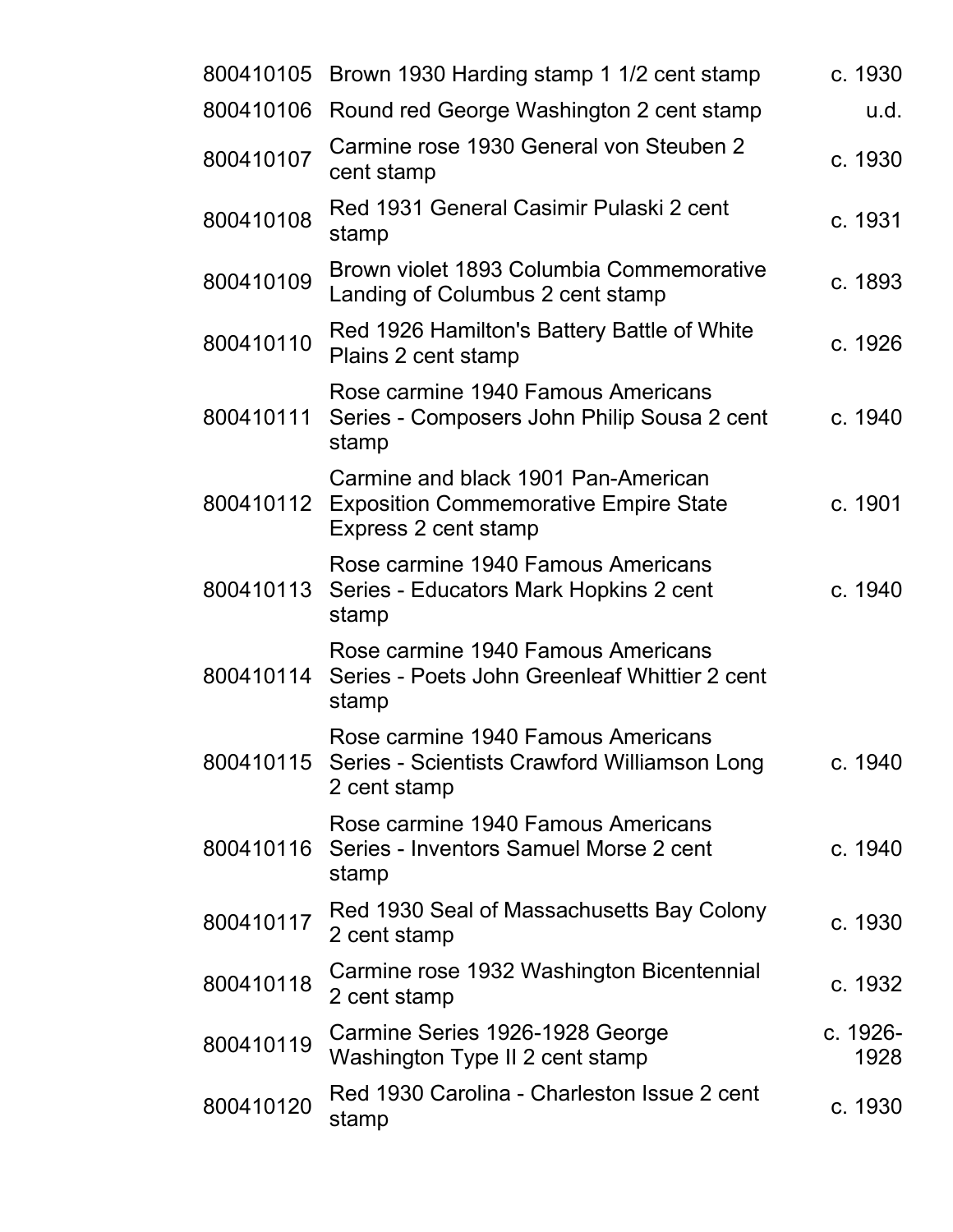| 800410121 | <b>Red 1928 International Civil Aeronautics</b><br>Conference Wright Brothers Airplane 2 cent<br>stamp | c. 1928 |  |
|-----------|--------------------------------------------------------------------------------------------------------|---------|--|
|           | 800410122 Red 1929 George Rogers Clark 2 cent stamp                                                    | c. 1929 |  |
| 800410123 | Henna brown 1940 Pony Express Rider 3<br>cent stamp                                                    | c. 1940 |  |
|           | 800410124 Violet 1942 Win the War 3 cent stamp                                                         | c. 1942 |  |
| 800410125 | Bright red violet 1940 Famous Americans<br>Series - Scientists Luther Burbank 3 cent<br>stamp          | c. 1940 |  |
| 800410126 | Violet 1940 Coronado Expedition 3 cent<br>stamp                                                        | c. 1940 |  |
| 800410127 | Violet 1934 National Parks Issue Mt. Rainier,<br>Washington 3 cent stamp                               | c. 1934 |  |
| 800410128 | <b>Bright violet 1937 Puerto Rico Territory 3</b><br>cent stamp                                        | c. 1937 |  |
| 800410129 | Violet 1937 Constitution Sesquicentennial 3<br>cent stamp                                              | c. 1937 |  |
| 800410130 | Violet 1919 Victory Issue Commemorative 3<br>cent stamp                                                | c. 1919 |  |
| 800410131 | Violet 1936 Susan B. Anthony 3 cent stamp                                                              | c. 1936 |  |
| 800410132 | Bright red violet 1940 Famous Americans<br>Series - Educators Charles William Eliot 3<br>cent stamp    | c. 1940 |  |
| 800410133 | <b>Bright red violet 1940 Famous Americans</b><br>Series - Poets James Russell Lowell 3 cent<br>stamp  | c. 1940 |  |
| 800410134 | Light violet 1940 Pan-American Union 3 cent<br>stamp                                                   | c. 1940 |  |
| 800410135 | Deep red violet 1939 Panama Canal 3 cent<br>stamp                                                      | c. 1939 |  |
| 800410136 | Deep blue 1920 Pilgrim Tercentenary Issue<br>Signing of the Compact 5 cent stamp                       | c. 1920 |  |
| 800410137 | Bright blue 1938 Presidential Series James<br>Monroe 5 cent stamp                                      | c. 1938 |  |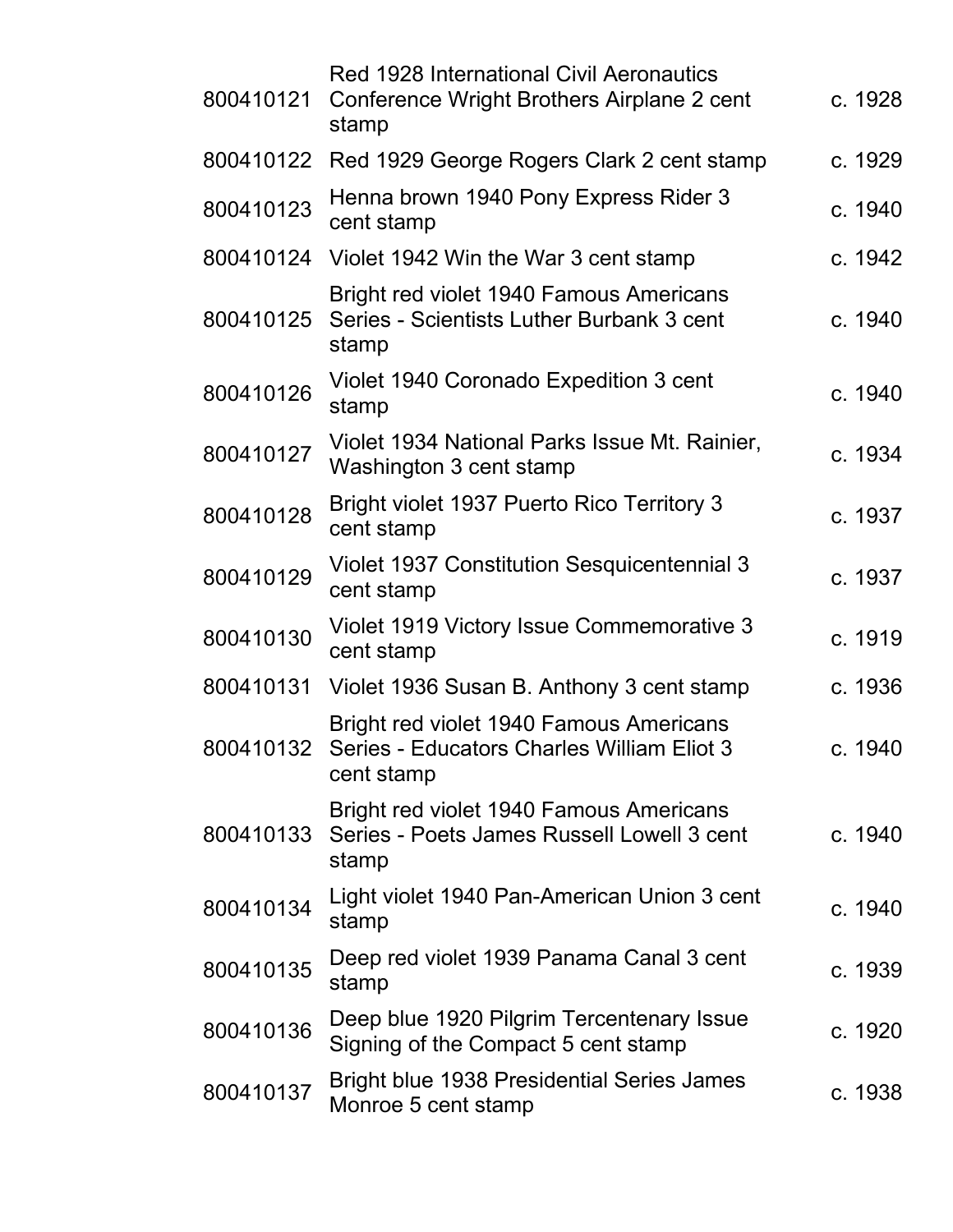| 800410138 | Ultramarine 1940 Famous Americans Series<br>- Educators Frances Elizabeth Willard 5 cent<br>stamp         | c. 1940          |
|-----------|-----------------------------------------------------------------------------------------------------------|------------------|
| 800410139 | Ultramarine 1940 Famous Americans Series<br>- Inventors Elias Howe 5 cent stamp                           | c. 1940          |
| 800410140 | <b>Ultramarine 1940 Famous Americans Series</b><br>- Composers Edward Alexander MacDowell 5<br>cent stamp | c. 1940          |
| 800410141 | Ultramarine 1940 Famous Americans Series<br>- Scientists Walter Reed 5 cent stamp                         | c. 1940          |
| 800410142 | <b>Ultramarine 1940 Famous Americans Series</b><br>- Poets Walt Whitman 5 cent stamp                      | c. 1940          |
| 800410143 | Carmine 1949 DC-4 Skymaster 6 cent stamp                                                                  | c. 1949          |
| 800410144 | Red orange 1938 Presidential Series John Q.<br>Adams 6 cent stamp                                         | c. 1938          |
| 800410145 | Sepia 1938 Presidential Series Andrew<br>Jackson 7 cent stamp                                             | c. 1938          |
| 800410146 | Olive green 1938 Presidential Series Martin<br>Van Buren 8 cent stamp                                     | c. 1938          |
| 800410147 | Rose 1922-1928 series Thomas Jefferson 9<br>cent stamp                                                    | c. 1922-<br>1928 |
| 800410148 | Rose pink 1938 Presidential Series William<br>Henry Harrison 9 cent stamp                                 | c. 1938          |
| 800410149 | Brown red 1938 Presidential Series John<br>Tyler 10 cent stamp                                            | c. 1938          |
| 800410150 | Orange 1913 Panama-Pacific Exposition<br>Commemorative 10 cent stamp                                      | c. 1913          |
| 800410151 | Orange Series 1922-1925 Monroe 10 cent<br>stamp                                                           | c. 1922-<br>1925 |
| 800410152 | Dark brown 1940 Famous Americans Series<br>- Inventors Alexander Graham Bell 10 cent<br>stamp             | c. 1940          |
| 800410153 | Dark brown 1940 Famous Americans Series<br>- Poets James Whitcomb Riley 10 cent stamp                     | c. 1940          |
| 800410154 | Ultramarine 1938 Presidential Series James<br>Polk 11 cent stamp                                          | c. 1938          |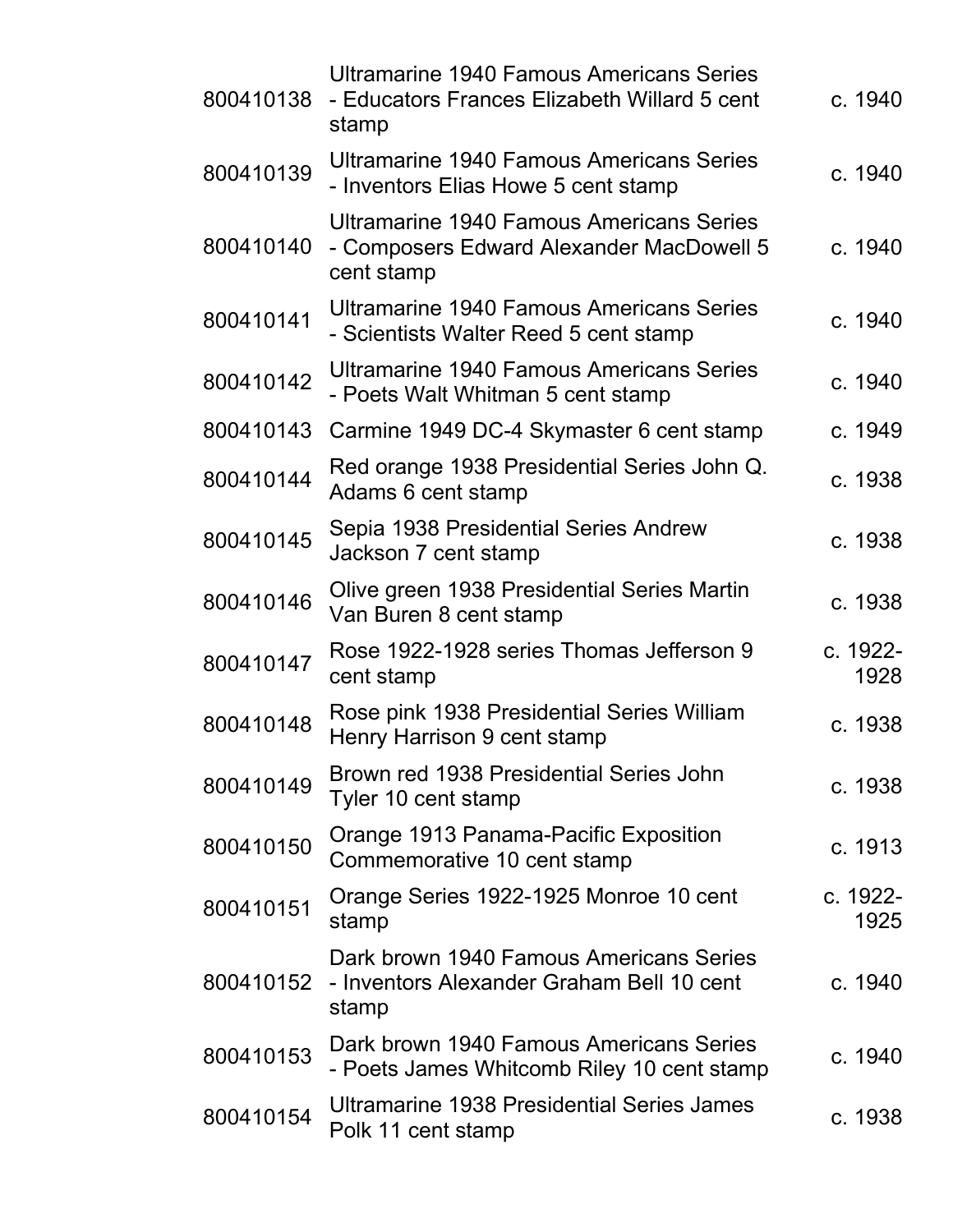|   |   | 800410155 | Brown violet Series 1922-1931 Grover<br>Cleveland 12 cent stamp                                                                                                                                                                                                                                                                                                                                                                                                                                                                                  | c. 1922-<br>1931   |
|---|---|-----------|--------------------------------------------------------------------------------------------------------------------------------------------------------------------------------------------------------------------------------------------------------------------------------------------------------------------------------------------------------------------------------------------------------------------------------------------------------------------------------------------------------------------------------------------------|--------------------|
|   |   | 800410156 | Carmine rose 1922-1931 Golden Gate 20<br>cent stamp                                                                                                                                                                                                                                                                                                                                                                                                                                                                                              | c. 1922-<br>1931   |
|   |   | 800410157 | Olive brown Series 1922-1931 Buffalo 30<br>cent stamp                                                                                                                                                                                                                                                                                                                                                                                                                                                                                            | c. 1922-<br>1925   |
|   |   | 800410158 | Deep ultramarine 1938 Presidential Series<br>Theodore Roosevelt 30 cent stamp                                                                                                                                                                                                                                                                                                                                                                                                                                                                    | c. 1938            |
|   |   |           | <b>Series Eight: Oversized Materials -</b><br><b>Correspondence</b>                                                                                                                                                                                                                                                                                                                                                                                                                                                                              | 1877-1882,<br>u.d. |
| 2 | 1 | 800410159 | Letter to Col. David Perry from Brigadier<br>General Commander O.O. Howard: Captain<br>Pollock has been ordered to report to Perry<br>with two companies of infantry, a detachment<br>of cavalry, and a mountain howitz, use force<br>to keep the Indians from leaving but do not<br>engage there at a disadvantage, commenting<br>on the sad message he had to carry to Mrs.<br>Theller (?) and asking him to secure the body<br>if practicable                                                                                                 | 6/18/1877          |
| 2 |   |           | Letter to A. A. General, Department of the<br>Columbia from David Perry, Fort Lapwai J. I.<br>(?): detailed report of operations of the<br>800410160 Cavalry under Perry's command from the<br>outreach of the hostilities with Nez Perce<br>Indians, reporting events beginning on June<br>14, 1877                                                                                                                                                                                                                                             | 7/29/1877          |
| 2 | 3 | 800410161 | Letter to Col. Ja (?) W. Forsyth, Comdy. 1st<br>Cav. From David Perry, Fort Walla Walla W.<br>J., October 22, 1878: replying to the<br>allegations and criticisms made against him<br>by Captains Whipple, Trimble, and Winters<br>including a discussion of a submitted detailed<br>account of the White Bird Affair and how it<br>differs from Captain Trimble's report and a<br>discussion of the fight on the Clearwater from<br>July 11th to 19th where he was criticized for<br>not asking and obtaining an order to pursue<br>the Indians | 10/22/1878         |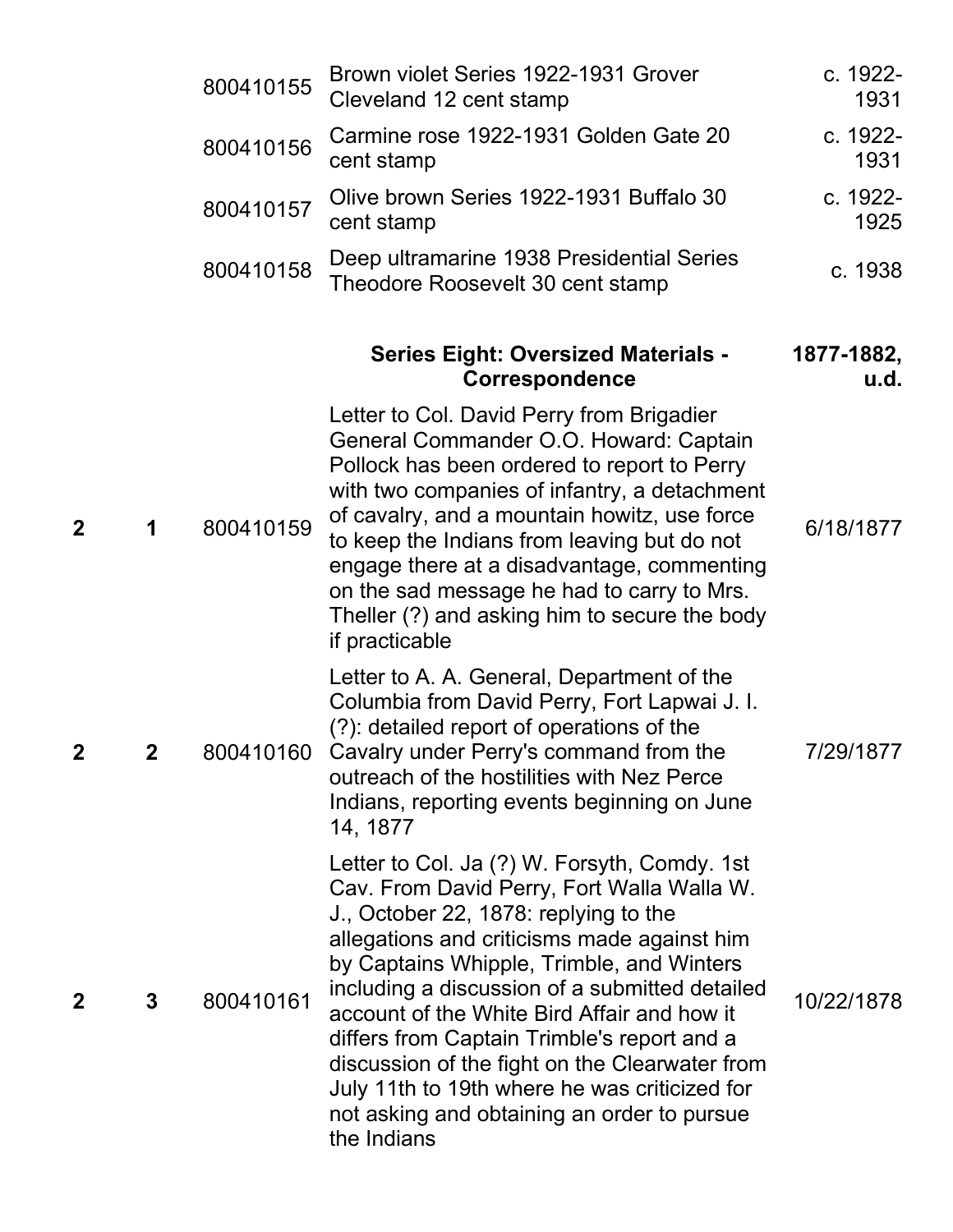| $\mathbf 2$ | 4 | 800410162 | To A. A. General, Department of Arizona<br>from D. Madden, Capt. 6th Cav., February 3,<br>1882, received by Department of Arizona<br>February 7, 1882: lettering stating he<br>enclosed a copy of statement submitted to<br>him for the information of the Department<br>Commander, gives reasons why the person<br>who gave the statement is reliable but needs<br>to stay anonymous unless absolutely<br>necessary; written copy of statement on the<br>back of the letter; statement from A. A.<br>General J. N. Benjamin (?) February 8, 1882:<br>official copies were referred to the<br>Commanding Officer who is directed by the<br>Department Commander to investigate and<br>report upon the alleged theft of horses and<br>mules; enclosed: Copy of statement to A. A.<br>General, Department of Arizona for<br>information for Dept. Commdr., Camp<br>Thomas (?), Feb. (?) 3, 1882, signed "a<br>[illegible] copy, D. Madden $(?)$ , Capt. 10th $(?)$<br>Cav.": a statement about Chief Boza or<br>Bonito travelling to the reservation and being<br>wounded, he stole some horses and mules,<br>sent 10 Indians to San Carlos (?) to have a<br>talk with his people at the Branch Agency<br>where he has a brother Narice Mocho (?), the<br>hostiles gave a pistol to a boy and told him to<br>go tell Narice Mocho (?) that they were sent<br>by his brother to have a talk with him, mother<br>of the boy told him not to go to the camp of<br>the hostiles, a couple of Indians were<br>dispatched to Naran Spring (?) - Loco's<br>Camp - to get those people's assistant<br>whether voluntarily or by force | 2/3/1882;<br>2/7/1882;<br>2/8/1882 |
|-------------|---|-----------|-----------------------------------------------------------------------------------------------------------------------------------------------------------------------------------------------------------------------------------------------------------------------------------------------------------------------------------------------------------------------------------------------------------------------------------------------------------------------------------------------------------------------------------------------------------------------------------------------------------------------------------------------------------------------------------------------------------------------------------------------------------------------------------------------------------------------------------------------------------------------------------------------------------------------------------------------------------------------------------------------------------------------------------------------------------------------------------------------------------------------------------------------------------------------------------------------------------------------------------------------------------------------------------------------------------------------------------------------------------------------------------------------------------------------------------------------------------------------------------------------------------------------------------------------------------------------------------------------------------------------------|------------------------------------|
| $\mathbf 2$ | 5 | 800410163 | Letter from: R. F. Bernard (?): submitting<br>from his own experience to the Cavalry<br>Association Journal for their accounts of<br>remarkable horseback riders showing<br>unusual endurance of horse, he traveled 258<br>miles in 43 hours with about 39 of those                                                                                                                                                                                                                                                                                                                                                                                                                                                                                                                                                                                                                                                                                                                                                                                                                                                                                                                                                                                                                                                                                                                                                                                                                                                                                                                                                         | u.d.                               |